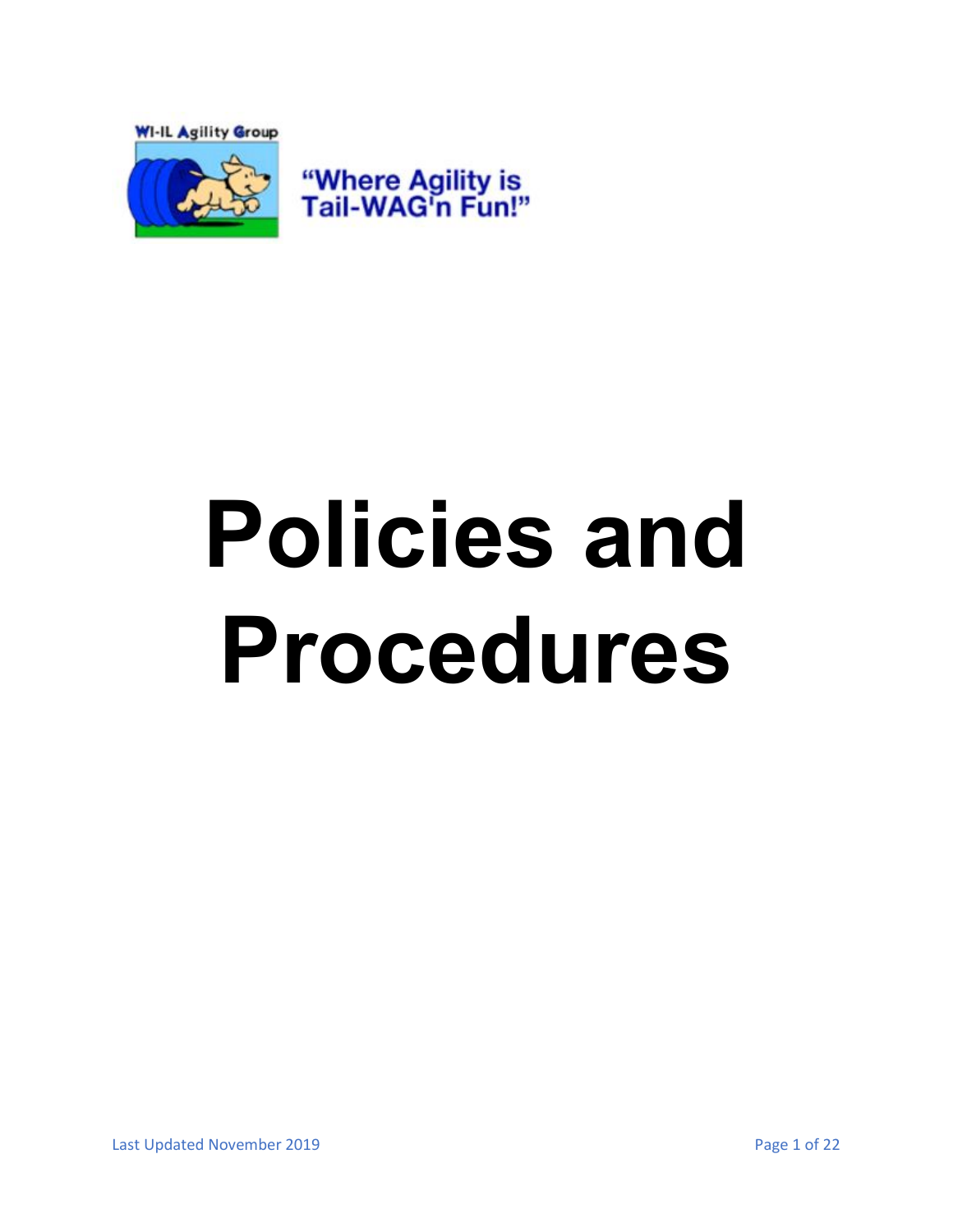# Table of Contents

| 1.0  |  |
|------|--|
| 2.0  |  |
| 3.0  |  |
| 4.0  |  |
| 4.1  |  |
| 4.2  |  |
| 4.3  |  |
| 4.4  |  |
| 4.5  |  |
| 4.6  |  |
| 4.7  |  |
| 4.8  |  |
| 4.9  |  |
| 5.0  |  |
| 5.1  |  |
| 5.2  |  |
| 5.3  |  |
| 5.4  |  |
| 5.5  |  |
| 5.6  |  |
| 5.7  |  |
| 5.8  |  |
| 5.9  |  |
| 5.10 |  |
| 5.11 |  |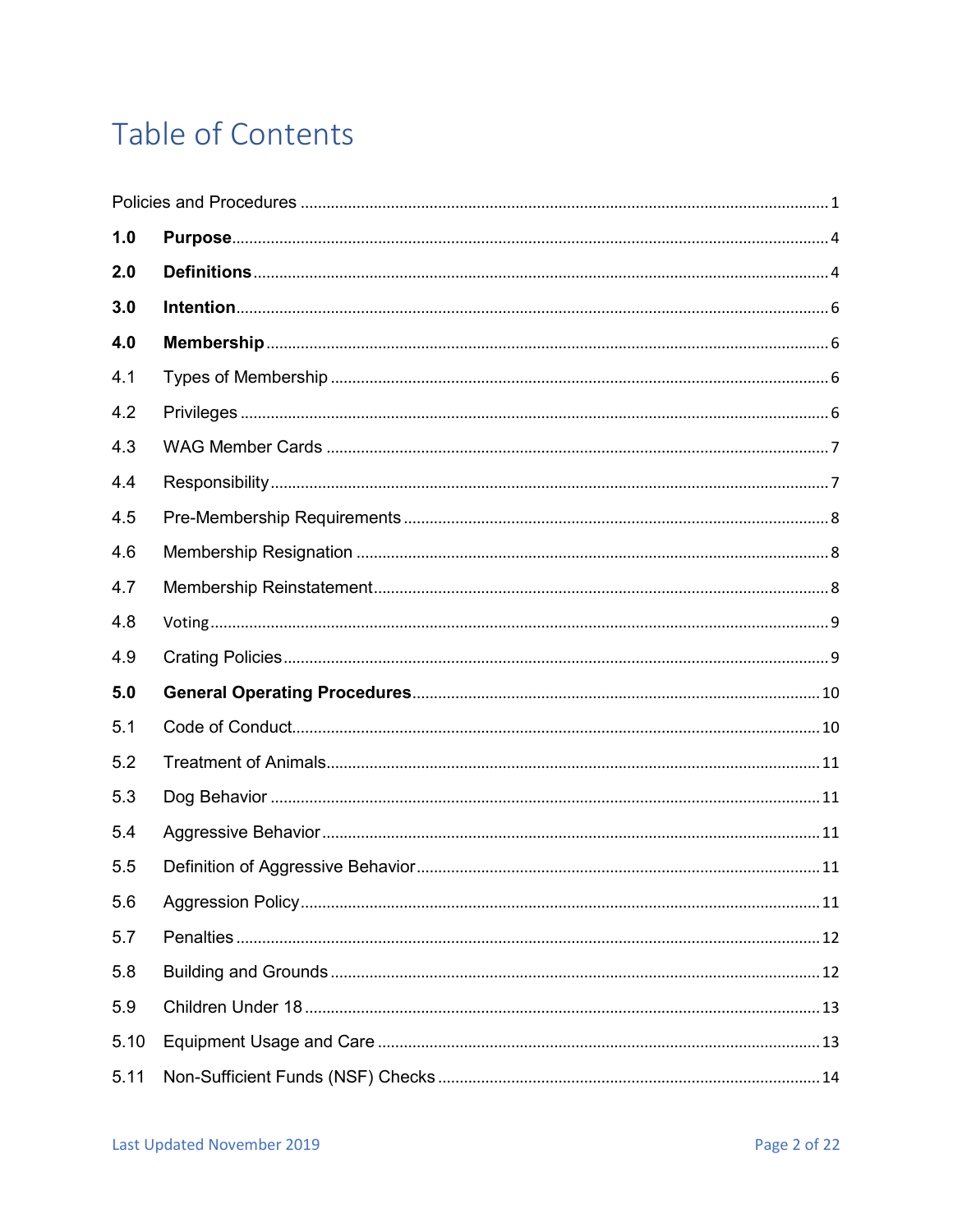| 6.0  |  |
|------|--|
| 5.29 |  |
| 5.28 |  |
| 5.27 |  |
| 5.26 |  |
| 5.25 |  |
| 5.24 |  |
| 5.23 |  |
| 5.22 |  |
| 5.21 |  |
| 5.20 |  |
| 5.19 |  |
| 5.18 |  |
| 5.17 |  |
| 5.16 |  |
| 5.15 |  |
| 5.14 |  |
| 5.13 |  |
| 5.12 |  |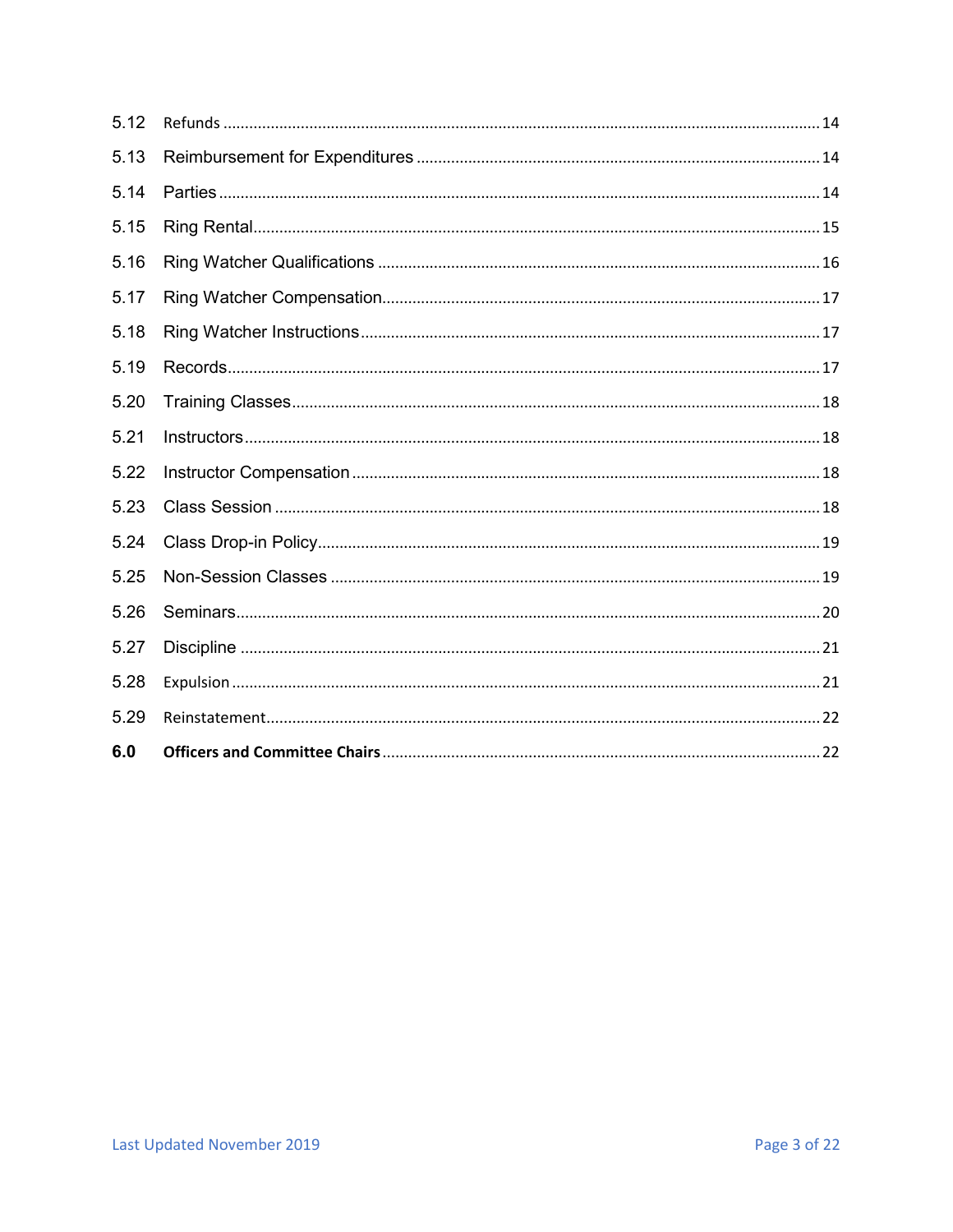## <span id="page-3-0"></span>**1.0 Purpose**

This document establishes the policies and procedures for the WI-IL Agility Group, Inc., henceforth, referred to as WAG. Two separate documents contain the club By-Laws (AKC & UKC). The Policies and Procedures were initially approved unanimously by the WAG board on July 28, 1999. The Policies and Procedures may be changed by a majority of the board of directors (BoD) and need not require a vote of the entire membership. If the BoD feels that a vote by the entire membership is necessary to change a policy, a Board member may put the issue before the membership.

#### Summary of changes

This section records the history of significant changes to this document. Only the most significant changes are described here.

| <b>Version</b> | Date        | <b>Author</b>         | <b>Description of change</b>                                            |
|----------------|-------------|-----------------------|-------------------------------------------------------------------------|
| 2019           | 24-October  | <b>Kelly Schumann</b> | Updated 2015 to 2019                                                    |
| 2019           | 20-November | Kelly Schumann        | Updated Section 5.1 to<br>include C of C procedures                     |
| 2019           | 25-November | Kelly Schumann        | Added last 2 sentences of<br>the Purpose that were<br>removed in error. |

# <span id="page-3-1"></span>**2.0 Definitions**

**AKC** - American Kennel Club

#### **Associate Membership**

When an individual in good standing decides not to renew as Individual or Household membership, they may renew as an Associate. They must have been a club member for a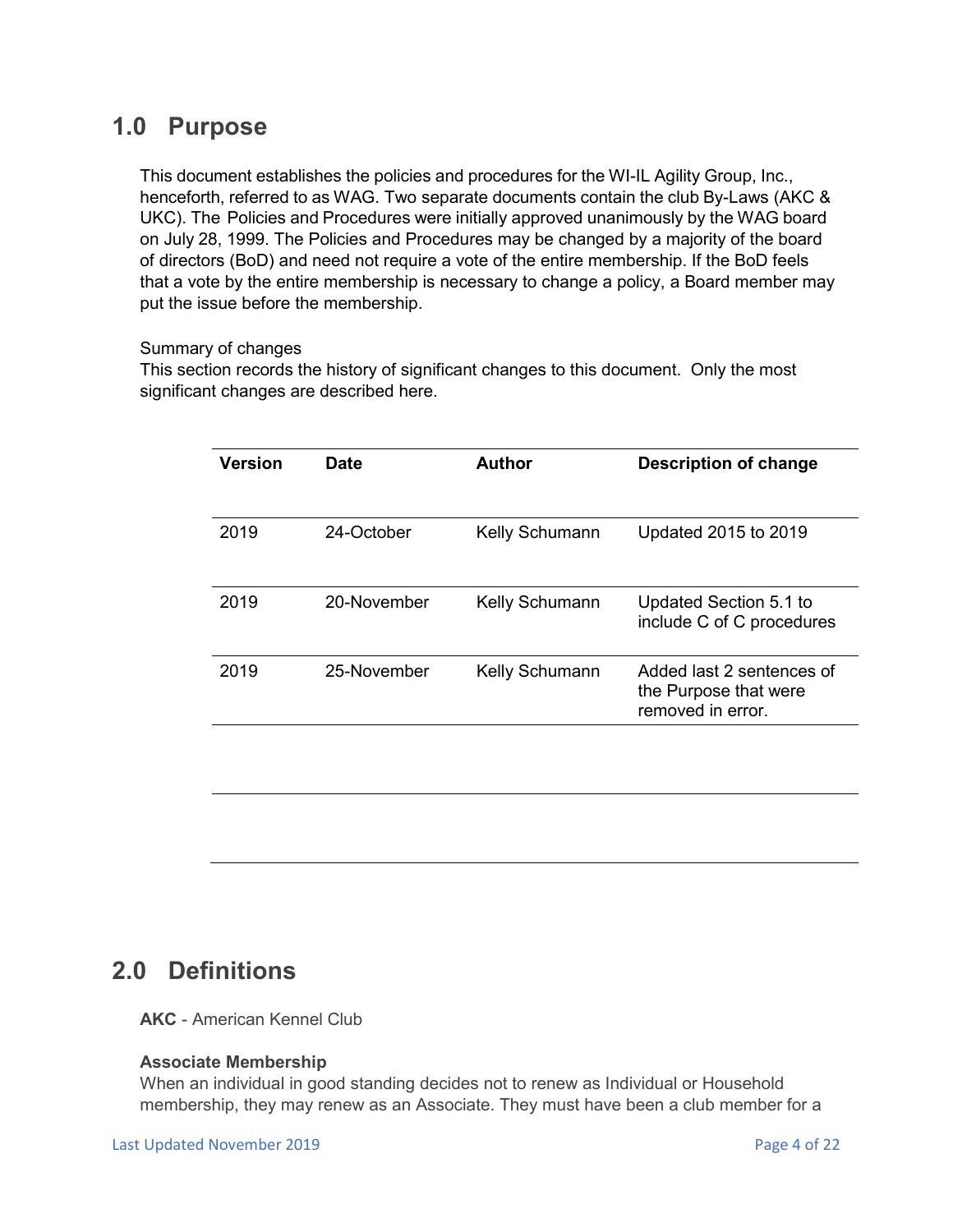minimum of one year and change to Associate the following renewal. Associate membership entitles the individual to remain on the e-mail list, access the members- only web page, and earn worker hours. No worker hour requirements or other membership privileges apply.

**BoD** - Board of Directors

#### **Class Session**

A series of one-hour classes which may vary from 6 to 8 weeks.

**CPE** - Canine Performance Events

#### **Expulsion**

Non-member, and/or expelled member, that loses all rights to enter the building or the grounds.

#### **Function**

Any type of activity held for the benefit of the club; examples are: trials, meetings, matches, clean-up crews, building maintenance, monitoring of ring rental, etc.

#### **Household Membership**

Household membership consists of 2 or more persons occupying the same residence.

#### **Individual Membership**

Single individual

#### **Lifetime Membership**

An individual to whom the BoD has given permanent membership as a recognition of outstanding service to WAG. A lifetime member does not pay annual dues but must meet work hour requirements or pay work hours shortage fees.

#### **Member**

Individual(s) who pay annual dues, or who have been awarded lifetime membership, and are in good standing.

#### **Member Not in Good Standing**

A member that has not maintained their yearly dues and/or fulfilled their work hour requirements. A member not in good standing is not eligible for membership privileges and may not renew their membership until these issues have been resolved.

#### **On-site Manager**

Person(s) responsible for ensuring specific building duties are performed for functions (WAG and non-WAG).

#### **Premises**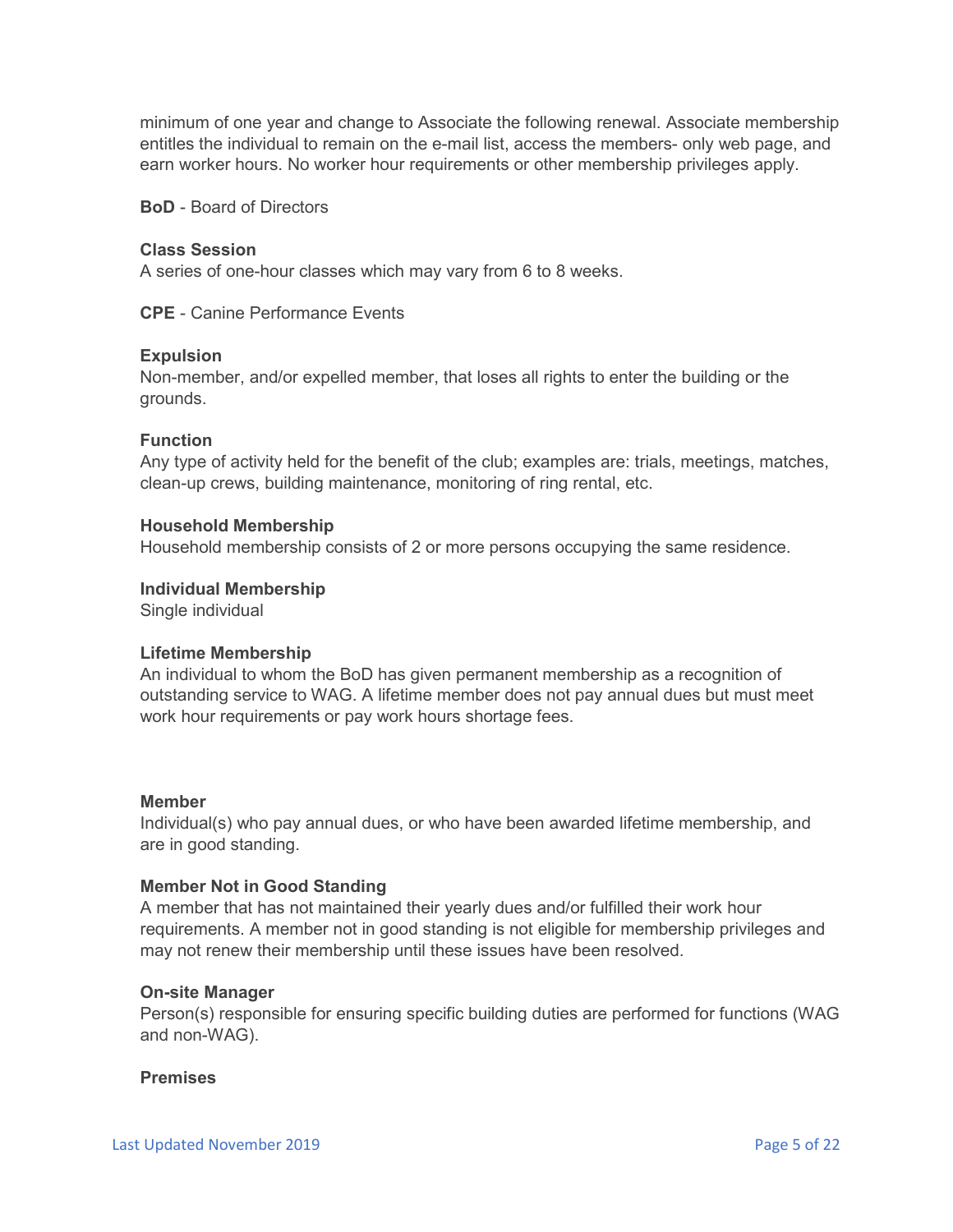The building, grounds, and parking lot owned or rented by WAG for the purposes of holding training classes or functions.

#### **Standing Chair**

Person acting as head of a committee. This is a voluntary position. It is not an elected position; therefore, a vote is not needed for a person to chair a committee. The BoD must be notified when one of these positions becomes available and approve any new chair.

**TDAA** - Teacup Dog Agility Association

**UKC** - United Kennel Club

**UKI** - UK Agility International

**WAG** - WI-IL Agility Group, Inc.

#### **Work Requirement**

Participate in some club activity, and/or work at some club function, or maintenance of building, grounds, and equipment for work hour credits.

# <span id="page-5-0"></span>**3.0 Intention**

WI-IL Agility Group, Inc. was formed to further dog sports in Southeast Wisconsin and Northeast Illinois. It is the specific intention of WAG to hold classes and functions to support dog sports. Training classes will be geared to teach handlers and dogs the skills necessary to be successful in competitive dog sports.

# <span id="page-5-1"></span>**4.0 Membership**

WAG is a working club run by the membership. It will succeed only if all members pitch in and help run the organization. WAG's focal income is based from classes and dog sport events. It is not required for members of WAG to attend training classes or events.

# 4.1 Types of Membership

<span id="page-5-2"></span>A person may apply for one of the following types of membership:

- $\Box$  Individual (\$40 dues)
- Household (\$60 dues)
- □ Associate (\$10 dues)

The BoD may choose to give Lifetime membership to certain individuals:

Lifetime (\$0 dues)

## <span id="page-5-3"></span>4.2 Privileges

Being a member of WAG has certain privileges: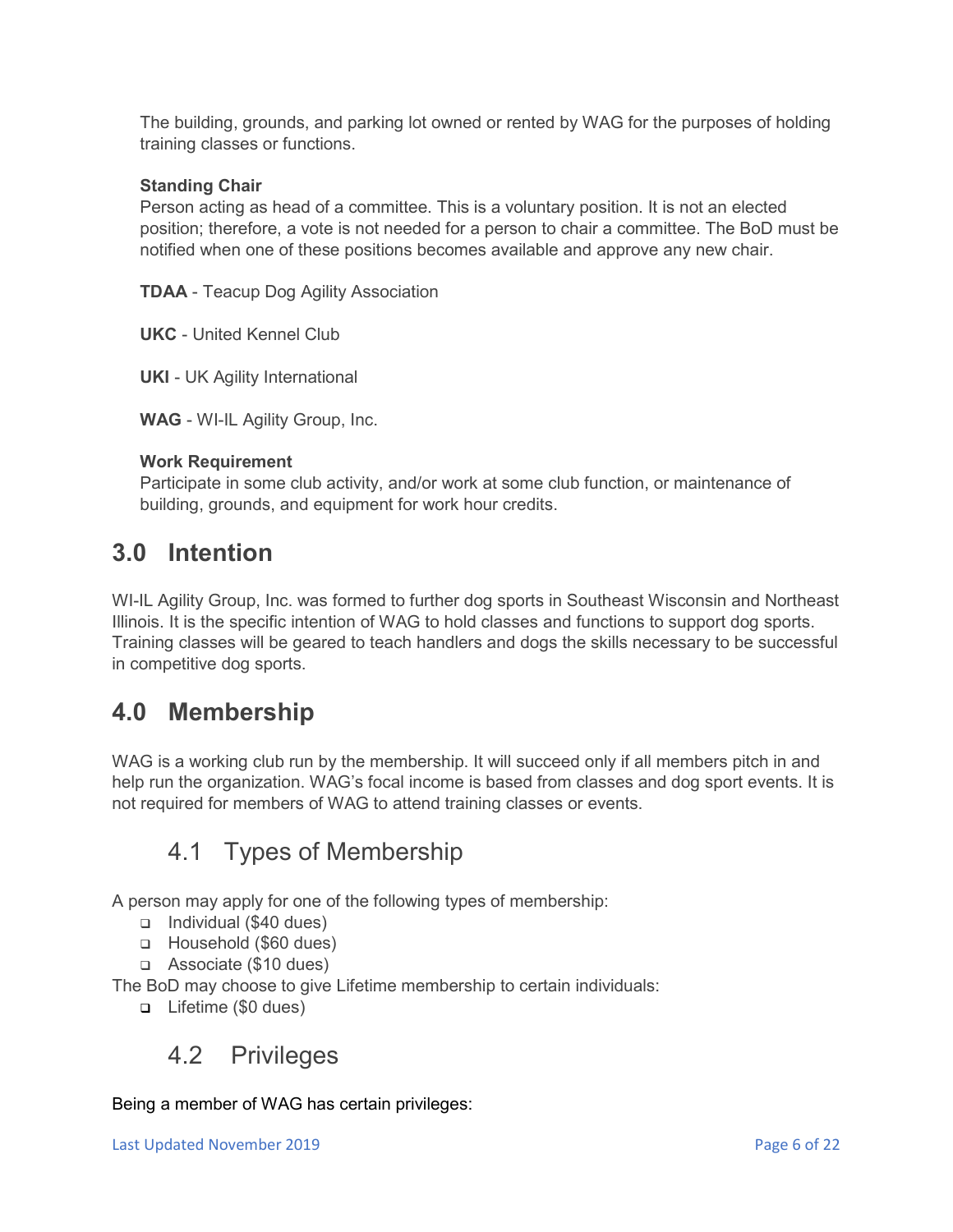- Training classes will be opened to the membership at least 1 week prior to being opened to the general public. Registration priority is based on the membership status of the person who will be handling the dog in the class.
- Members will be given a percentage off the price of training classes and/or ring rental.
- Voting in the general membership meetings, or serving as a board member or committee chair, to guide the direction of the club (See 4.8 Voting).
- $\Box$  Members who use the building regularly for training may keep a crate(s) in the building for their convenience. (See 4.9 Crating Policies).
- □ For every 10 hours of work (non-trial and WAG sponsored trials) donated by a member, a WAG Member Card will be earned. WAG Member Cards will be issued by the membership chair, each quarter, after the annual minimum work requirement is met. (See 4.3 WAG Member Cards)
- □ Members and non-members working at WAG sponsored trials will be issued WAG Bucks at the rate of \$1 per half hour of work, which may be used for entries at future trials, classes, fun matches and ring rental.

WAG Member Cards and WAG Bucks should be treated as cash as they are not replaceable.

## 4.3 WAG Member Cards

<span id="page-6-0"></span>The value of a WAG Member Card is the same as the current AKC trial entry fee rate (the current rate as of the updated date of this document is \$20).

Members who leave the club in good standing may continue to use any remaining WAG member cards.

# <span id="page-6-1"></span>4.4 Responsibility

Being a WAG member has certain responsibilities:

- Maintain yearly dues which are payable on or before the 1st day of January. On the 1st day of January, unpaid dues result in a fine of \$10 and membership not in good standing. On the 31st day of January, unpaid dues or worker hour shortage fines result in membership termination. A member who joins in the fourth quarter (Oct., Nov. or Dec) will not be required to pay dues again the following January. WAG Bucks and WAG Member cards cannot be used to pay for dues or fines.
- **D** Work requirements:
	- a) For Individual and Lifetime memberships are 32 hours per calendar year. For Household memberships are 48 hours per calendar year. Failure to fulfill the work requirement within the calendar year will cause a member to be not in good standing. Also, a fine of \$10.00 per hour of the work requirement not met will be assessed. Failure to pay this fine by the 31st of January will cause the membership to be terminated.

The BoD is permitted to make exceptions. Should a member find themselves in a position where they cannot meet the above work requirements, the BoD shall be notified in writing. The request shall state the reason that the member cannot fulfill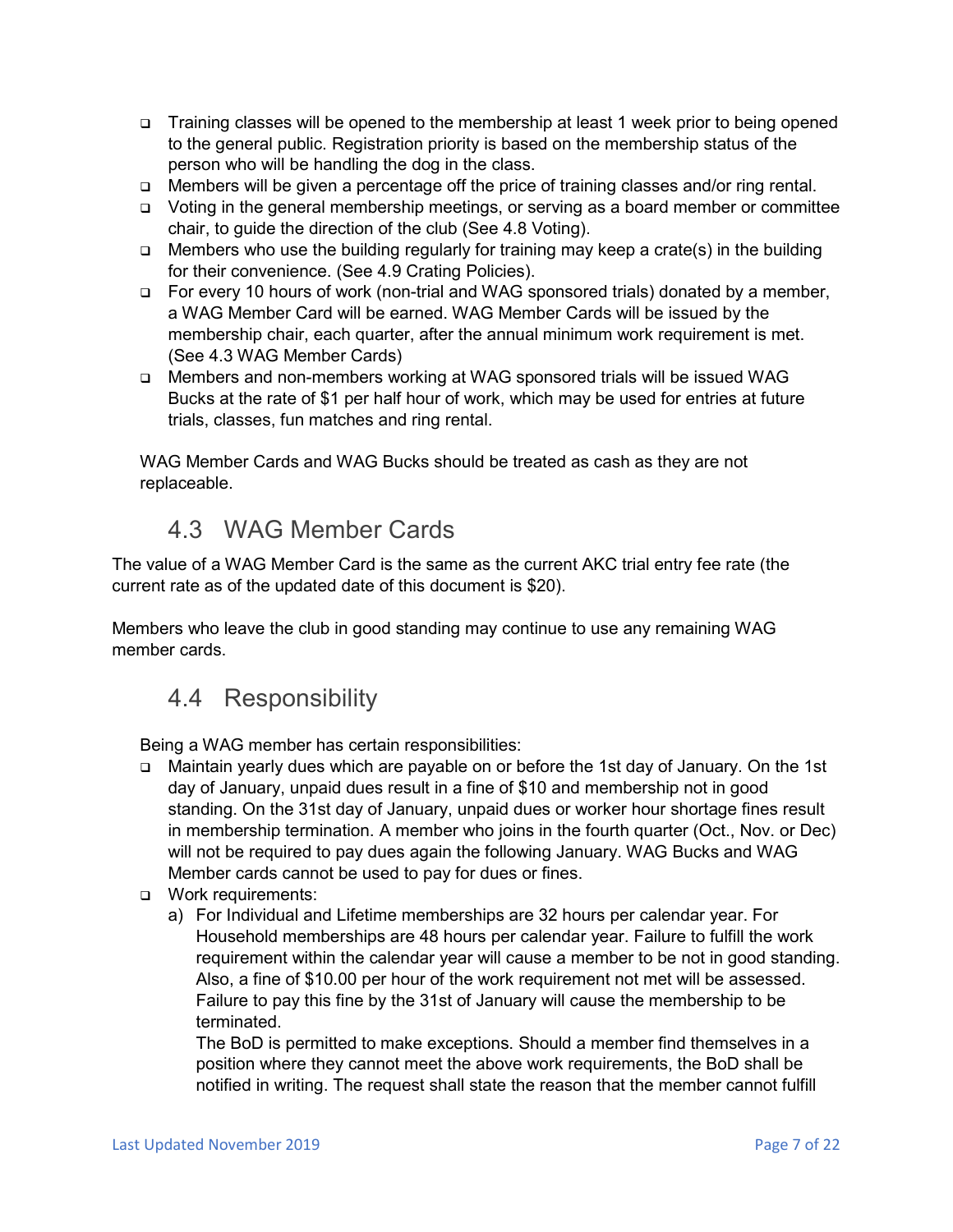the work requirements. The BoD shall vote on the member's request within 30 days of receiving said request.

- b) Members joining in mid-year will have the work requirement prorated in direct proportion to the remaining calendar year.
- c) For Individual memberships: if a member's partner or household/family member assists at trials or performs other work that would be counted as worker hours if performed by a member, those hours will be applied to the member's worker hours. The partner or household/family member cannot receive any WAG member benefits.
- d) Any member financially compensated for WAG work (such as a WAG member judging a WAG Trial) will not receive worker hours or WAG Bucks for that work.

# 4.5 Pre-Membership Requirements

<span id="page-7-0"></span>Prior to acceptance of a prospective member's application, said new member must have completed the following requirements:

- Submit via email a complete membership application and introduction with a photo of applicant to the Membership Chair.
- Receive endorsements from WAG members. Two endorsements are required.
- Attend one general membership meeting and be introduced as a prospective member (not mandatory, but highly recommended).
- Attend at least 8 hours of formal WAG class instruction. This is equal to one normal class session.
- During a minimum 2-month pre-membership period (beginning when the membership chair has received the application package), work a total of at least 16 volunteer hours for an individual membership or 24 hours for a household membership within a rolling 6 month period. The volunteer hours must be a combination of WAG events and regular WAG work activities. The volunteer hours are to be recorded in the Worker Hours Log Book and initialed by the supervising member. The Membership Chair will verify completion of the work requirement prior to the membership vote.
- Hours worked more than the required hours will count towards the yearly requirement once a person is voted in as a member.
- Submit the completed Pre-Membership Requirements form to the Membership Chair after all requirements have been met. Include payment for the selected membership type (individual or household). WAG Bucks cannot be used for payment.

Once the Membership Chair confirms that all requirements have been met, he/she will send an electronic vote along with the pre-membership introduction to the membership.

# 4.6 Membership Resignation

<span id="page-7-1"></span>A member may resign membership at any time. A written request to resign membership must be submitted to the Membership Chair.

To resign as a member in good standing, the member must have completed the prorated worker requirements at the time of resignation.

# <span id="page-7-2"></span>4.7 Membership Reinstatement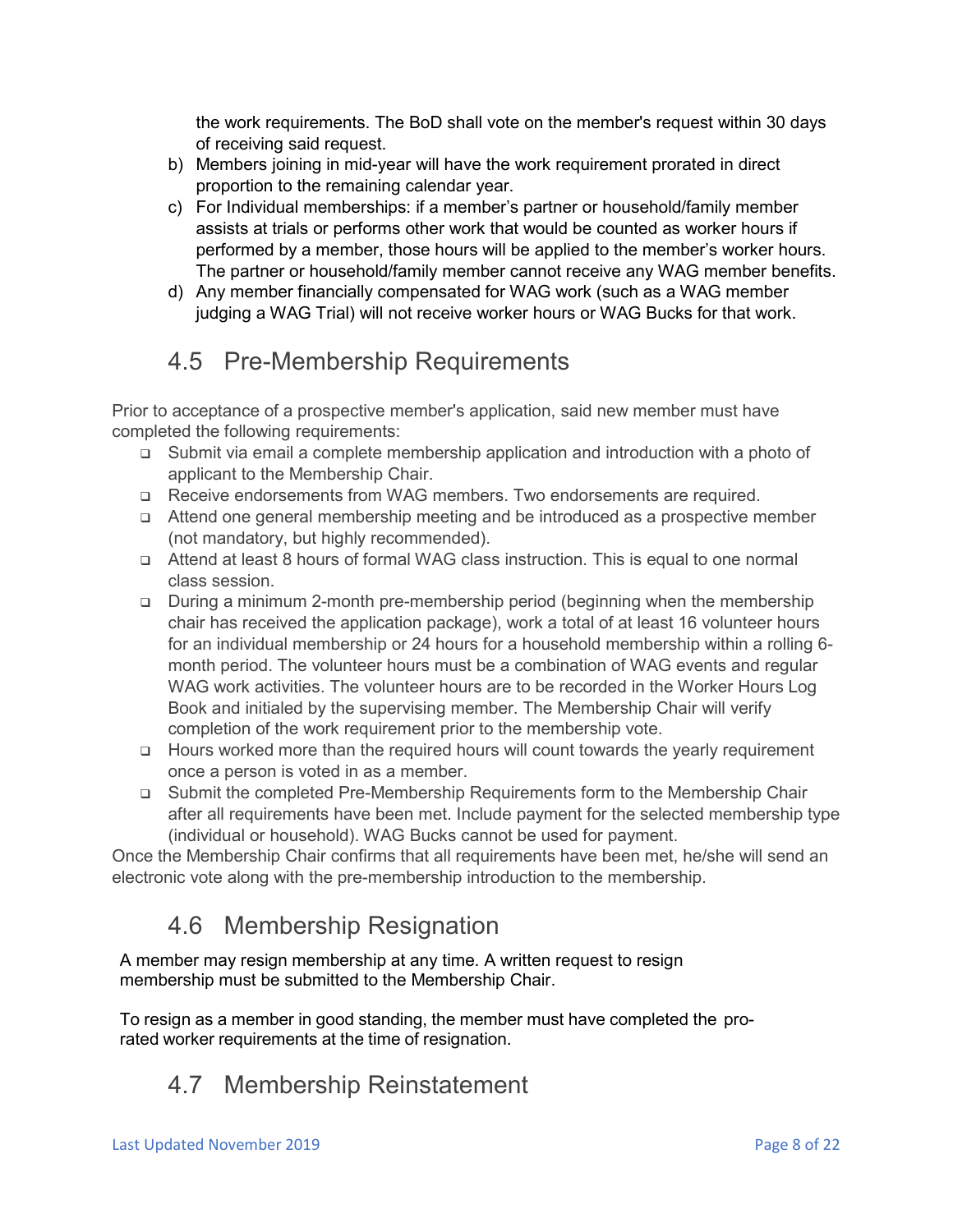A resigned member may request reinstatement of membership if they resigned in good standing. A written request to reinstate membership and an introduction must be submitted to the Membership Chair. The Membership Chair will send an electronic vote to the WAG membership.

A member that has left the club not in good standing is not eligible for reinstatement. They must apply as a new prospective member. ( See 4.5 Pre-Membership Requirements.)

## 4.8 Voting

<span id="page-8-0"></span>Members in good standing may vote in the WAG Annual Election, for approval of new members, for changes to the By-Laws, and for any other items put up for membership vote at the discretion of the BoD.

At the discretion of the BoD, some votes may be conducted electronically. Each WAG member is issued a permanent WAG Voter Number; household memberships will receive two numbers. A list of WAG Voter Numbers and the corresponding names to which each is assigned will be kept by a designated WAG member.

Electronic voting will be conducted using a method that ensures votes may be received anonymously. Each electronic vote must include a WAG Voter Number. The person collecting and/or compiling the electronic votes must not have access to the list that links WAG Voting Numbers with member names. The person compiling the voting results will keep a list of all numbers participating in the vote to ensure that there are no duplicates.

If necessary to determine who has or has not voted (for example, if reminders need to be sent or if a duplicate voting number is used), the person compiling the votes may send the list of numbers (but not the actual vote associated with each number) to the designated WAG member who maintains the list of numbers and names so that the appropriate members may be contacted.

In the event that votes are cast under duplicate numbers:

- The person compiling the voting will contact the person responsible for assigning the voting numbers
- The person responsible for assigning the voting numbers will email the membership requesting the persons who used the duplicate number to respond.
- The person responsible for assigning the voting numbers will confirm the correct numbers.
- Both original votes will be discarded.
- The persons using the duplicate numbers will vote again using the correct numbers.

# 4.9 Crating Policies

<span id="page-8-1"></span>Members who use the building regularly for training may keep a crate in the building for their convenience. WAG is not responsible for damage to crates under any circumstances. Prerequisites:

1) The member must be in good standing.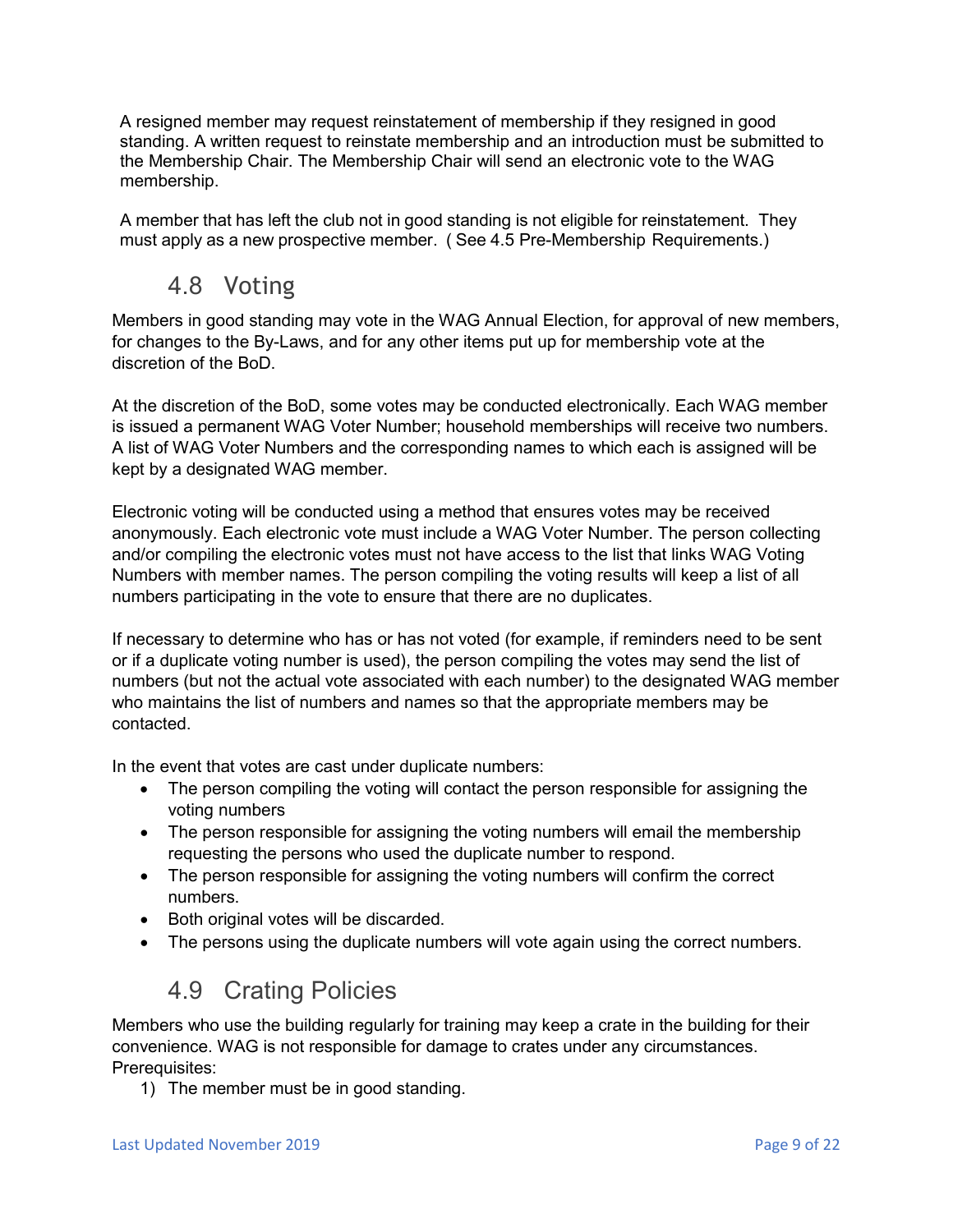- 2) The member must attend weekly class or rent/watch the ring at least twice each month. Instructors must either: attend or teach a weekly class; rent the ring at least twice each month; or give private lessons regularly.
- 3) An exception will be made for members only using the building occasionally, if they allow their crate to be shared, and display an orange SHARE tag.

#### Rules:

- 1) The owner's name must be displayed on the crate in an easily visible location.
- 2) Dog treats must be kept on top of or inside crates in heavy plastic or metal containers (i.e., mouse-proof).
- 3) Crates must be kept clean with pads and bedding washed at least twice a year (spring and fall cleaning).
- 4) A member actively participating in classes, trials held in the building or ring rentals may keep one crate in the building. A second crate may be kept, if the member has two or more dogs enrolled in classes or personally trains multiple dogs and is regularly teaching at least one weekly class. The possibility of a third crate is dependent upon available space but must be designated a "share" crate. Crates may not be used solely for storage of personal items.
- 5) The Crate Monitor will assign spaces to members. The member's location preference (including top or bottom position), as well as the crate size, will be taken into consideration.
- 6) Violations of the rules must be remedied within two weeks of notification, or the member will be asked to remove the crate from the building. Further disciplinary action will be at the discretion of the Board of Directors.

Share and Public Crates:

A number of Public Crates are available for use by class, seminar, ring rental, and/or trial attendees. Members may also designate their crate as a SHARE crate, allowing other members to use the crate during training or trials. They are identified by an orange tag provided by WAG. These crates must be left in the same condition as found, with any soil being cleaned up by the user.

# <span id="page-9-1"></span><span id="page-9-0"></span>**5.0 General Operating Procedures**

## 5.1 Code of Conduct

WI-IL Agility Group Code of Conduct document will be required annually and distributed by 3 methods:

- 1. Current Members Sent out during annual dues collection to be signed and returned with dues payment or signed and returned to the Membership Chair's mail slot in the event of online payments. Signed forms are due no later than January 1<sup>st</sup>.
- 2. For New Members Once voted in as a member the Membership Chair will provide for signature from new member then return to the membership chair. Signed forms are to be returned within 7 business days.
- 3. Students Signed with the annual WAG Training & Ring Rental Application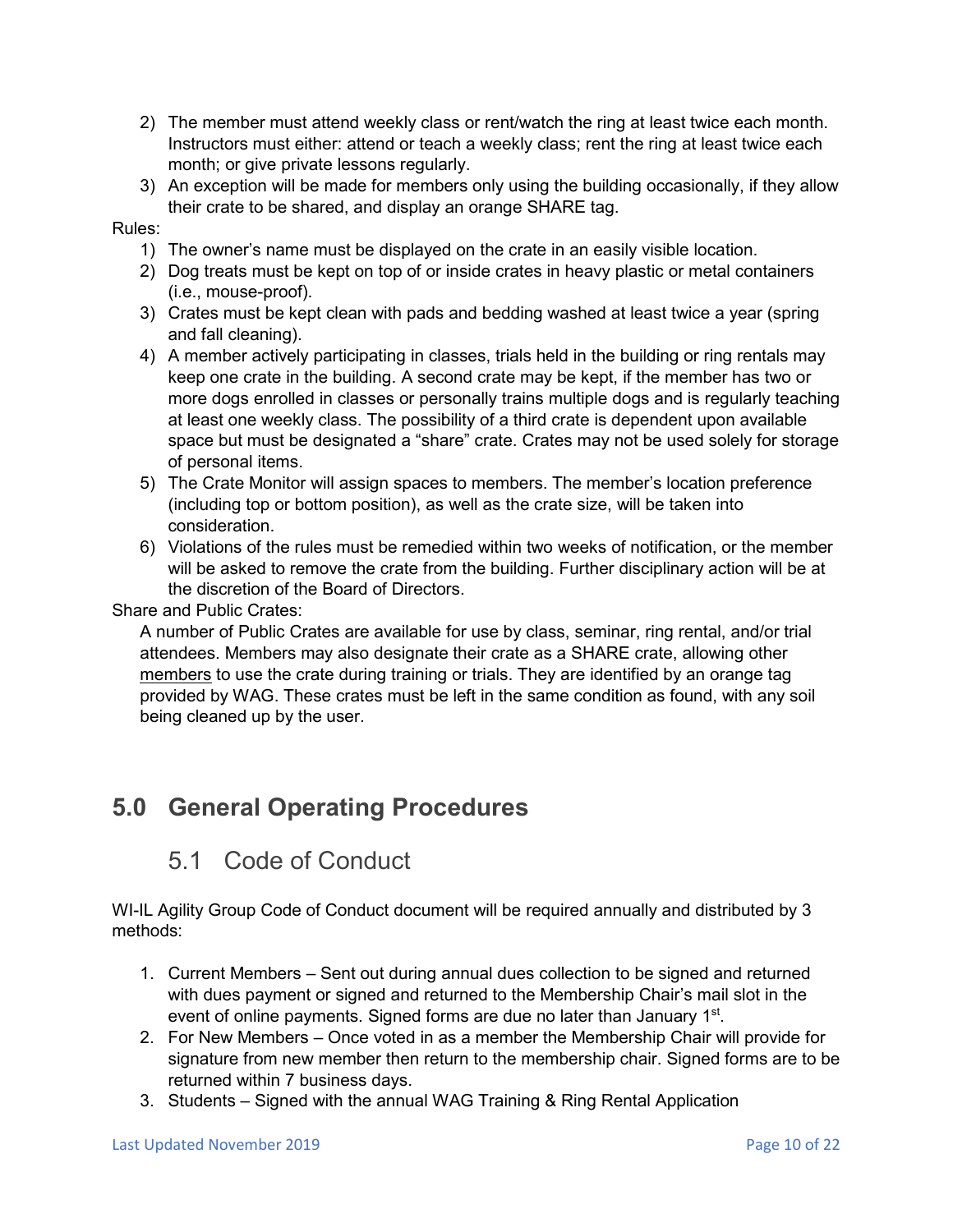The Code of Conduct will be filed with the WAG Training and & Ring Rental Application.

Members declining to sign will result in member not being in good standing. Students declining to sign will result in student not being allowed to continue in any classes offered by WAG.

# 5.2 Treatment of Animals

- <span id="page-10-0"></span> Animals shall be treated in a humane fashion. No animal shall be beaten, dragged, yanked or otherwise deemed to be abused.
- Dogs should not be working when physically unfit due to health, injury or age.
- Any club member witnessing such abuse is obligated to report said event to the BoD via written incident report.
- Any person participating in the abuse of an animal is subject to the rules as stated under "Discipline and Expulsion".
- Any abuse resulting in injury to an animal will result in immediate suspension and possible expulsion of the owner/handler from the Club.
- Animals shall not be left on the premises unattended for an extended period of time (e.g. more than 2 hours). Any unattended animals MUST be crated or confined in a vehicle.
- Animals left in vehicles must have proper shade, ventilation and water.
- □ Neglect is considered abuse.

# 5.3 Dog Behavior

<span id="page-10-1"></span>A dog's behavior is the responsibility of its owner and/or handler, at all times. All dogs must act in a well-behaved manner when in the building and on the grounds. WAG understands that certain dogs may be in class to work through some behavioral problems. If this is the case with your dog, alert your instructor of that fact. The instructor must take precautions and give proper guidance during the class situation. The goal is to provide a safe training environment for all students, human and canine. Nevertheless, the behavior of the dog is the sole responsibility of its owner/handler.

## 5.4 Aggressive Behavior

<span id="page-10-2"></span>Any owner/handler, whose dog displays aggressive behavior, may be subject to disciplinary action as outlined in the section "5.27 Discipline and 5.28 Expulsion".

# 5.5 Definition of Aggressive Behavior

<span id="page-10-3"></span>Any behavior by a dog that threatens or injures another dog or person. This includes, but is not limited to, barking and/or growling with aggressive posture, physical contact (e.g., knocking down a dog or person, aggressively mounting another dog) and biting.

# 5.6 Aggression Policy

<span id="page-10-4"></span> $\Box$  If an incident occurs, the instructor, ring watcher, or member in charge shall promptly complete a WAG Aggression Incident Report (hereafter referred to as The Report) after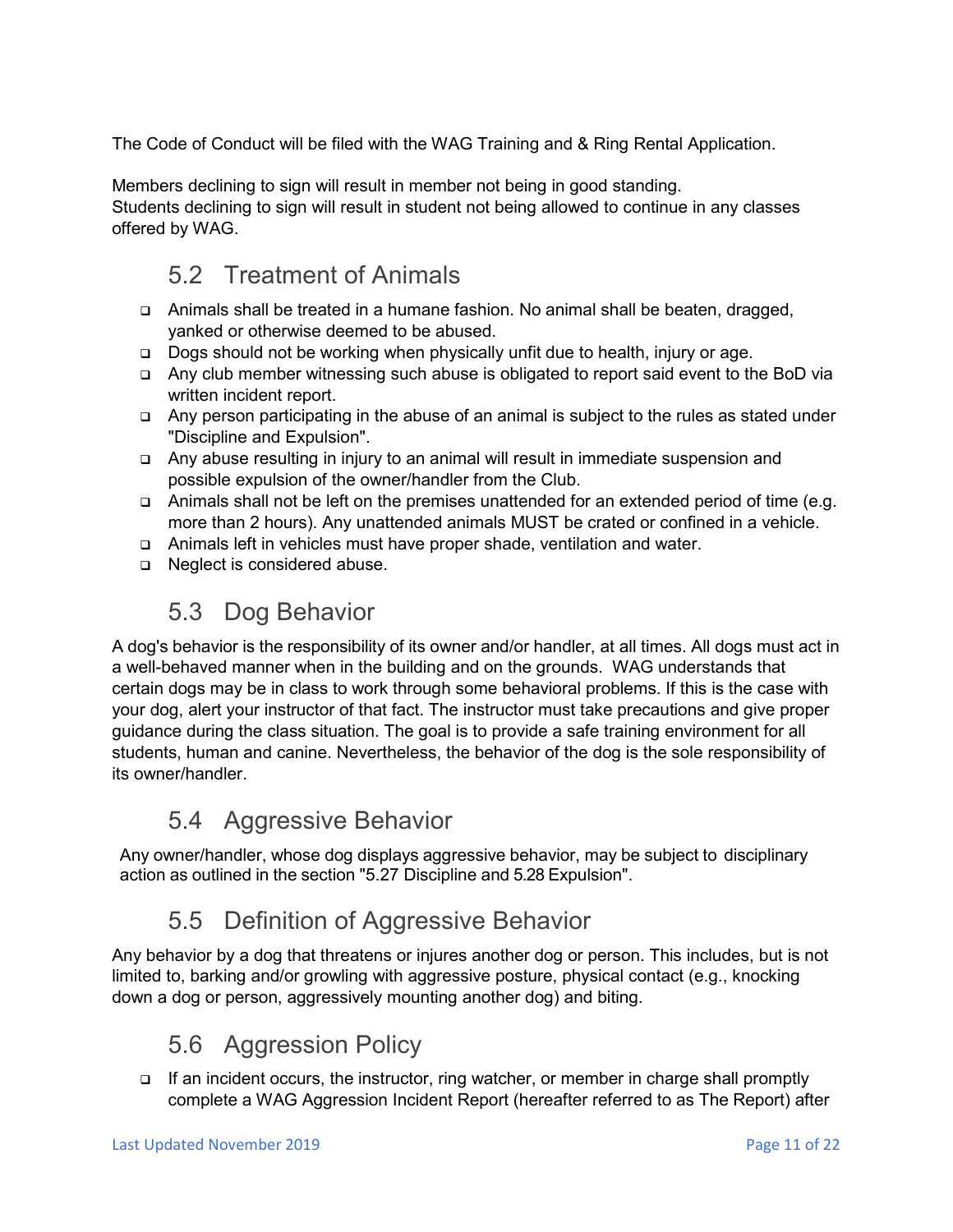any required medical attention has been given to people and dogs. Instructions for completing The Report are included on the front page of the report.

- The WAG member completing The Report and the owners/handlers of each dog involved will check for injury resulting from the incident.
- Necessary first aid shall be applied as available. In the event of multiple injuries, triage will be followed. If proper veterinary care is not available, the dog's owner/handler is responsible for administering or obtaining care.
- The WAG member completing The Report must verbally advise the owner/handler of the penalty as dictated by the instructions on the report front page. The owner/handler must fully understand that the incident report is part of a permanent record.
- A serious altercation may result in immediate suspension of all WAG privileges, pending review by the BoD.
- The completed incident report will be forwarded to the Secretary who will ensure it is presented to the BoD in a timely manner.
- □ The BoD will gather the information pertaining to any other incidents with this dog or this owner/handler.
- □ The BoD will determine the course of action as determined by the penalties (See Penalty Section).
- □ The BoD may elect to permanently ban the dog from the building and grounds.
- □ The BoD may elect leniency on the first offense only.

## 5.7 Penalties

<span id="page-11-0"></span>The WAG Aggression Incident Report identifies three penalty levels:

- 1) verbal warning
- 2) written warning
- 3) immediate excusal, pending BoD review.

The penalty level imposed is dependent on the severity of the aggressive behavior and is determined by completing The Report.

In addition, if a dog's owner/handler receives three verbal warnings, the BoD will issue a written warning, which will become part of the dog's permanent record.

If a dog's owner/handler receives three written warnings, the dog will be excused from all WAG activities. Additional occurrences of any aggressive behavior will be handled following the guidelines (see Discipline and Expulsion).

# 5.8 Building and Grounds

- <span id="page-11-1"></span>□ The building and grounds must be left in a clean manner
- Female dogs in season (BIS) are permitted to attend WAG classes, ring rental, Fun Matches and private lessons. They must wear panties at all times while in the building. Students with a BIS have the option to attend class or may choose to skip class and receive a credit to be applied to a subsequent session. BIS are NOT permitted in the building during trials, or other functions not listed above. Seminar participation may be at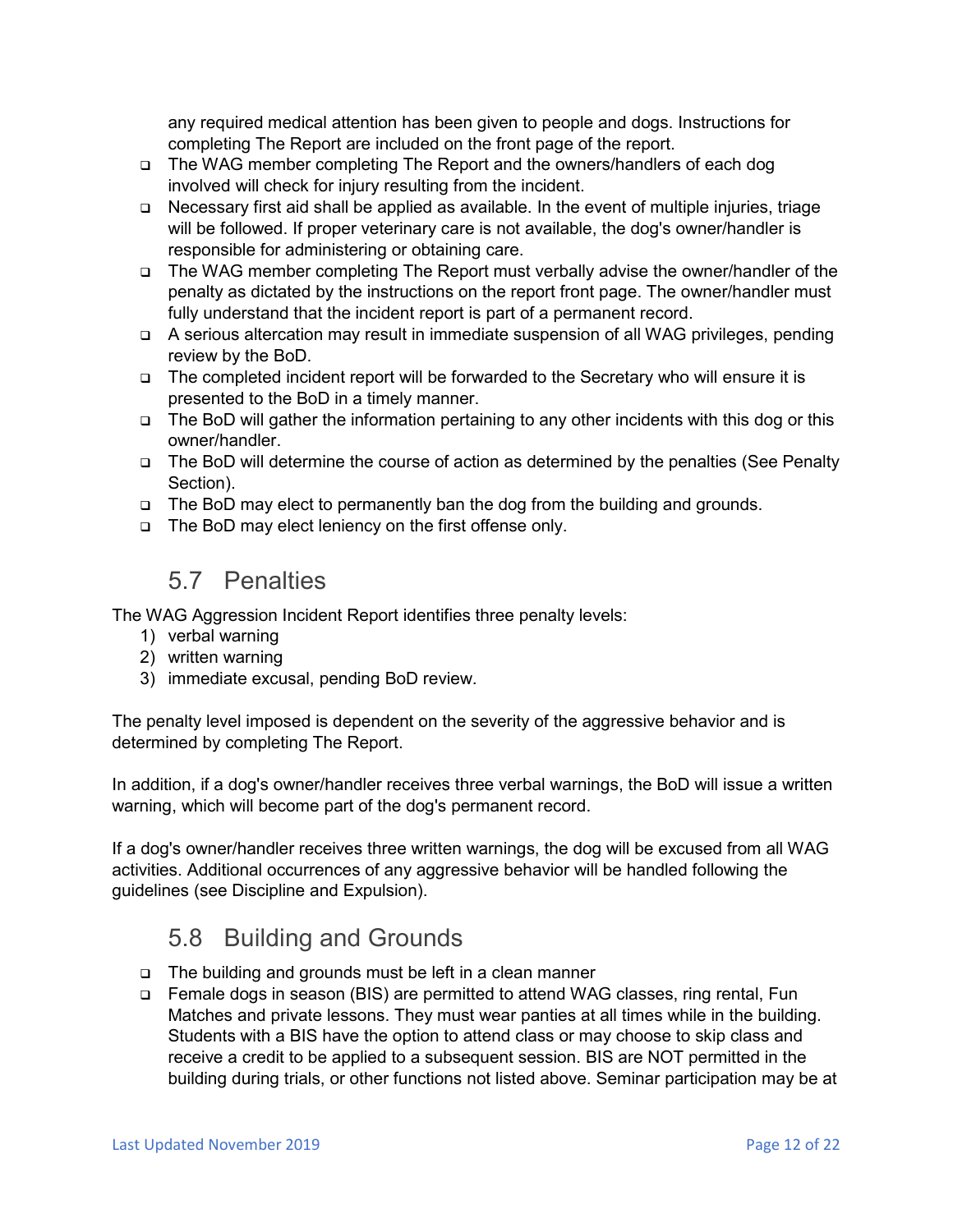the discretion of the seminar presenter or the BoD depending on seminar format. The BIS policy for a particular seminar will be stated on the seminar flyer.

- Dogs under the age of 12 weeks are NOT permitted in the building without permission of the BoD, or the Directors of Training. Any persons bringing in Dogs under 12 weeks of age will do so at their own risk.
- Dogs must be in good health. A dog owner/handler may be held financially responsible for any costs incurred by WAG if it is determined by the BoD that the dog owner was knowingly irresponsible.
- Dogs must use designated areas to eliminate. The owner/handler will pick up all bowel movements from the designated area and place them in the appropriate waste receptacle. Should the dog defecate outside the designated area, the owner/handler must dispose of it immediately in the appropriate waste receptacle.
- □ Dogs, both male and female, are to be strongly discouraged from marking in any area outside the designated area, including building corners, posts and landscaping.
- The building will start out the day in a clean manner. It is up to members and nonmembers alike to maintain that cleanliness throughout the day.
- □ Any matting, turf or equipment soiled in any way shall be promptly cleaned by the dog's owner/handler.
- □ Damage to the building, grounds, matting or turf may result in disciplinary action (see Discipline 5.27 and Expulsion 5.28).

## 5.9 Children Under 18

- <span id="page-12-0"></span>□ Children MUST be under the supervision of an adult.
- Children working dogs must abide by the same rules as adults and behave as an adult.
- Children must be able to reasonably control the dog they are working. If the WAG member in charge notices that the child cannot control the dog, the WAG member has the right to ask the child's parent or guardian to take control.
- Children who are not working dogs must sit outside the rings in a calm manner. No running in the building. No climbing on the chairs, equipment, or building features.

# 5.10 Equipment Usage and Care

- <span id="page-12-1"></span>□ Equipment is to be used for the purpose for which it was constructed.
- Equipment is to be used only by dogs. Children are not to play on the equipment. Adults are not to sit, or deliberately step, or walk, on the equipment.
- □ Equipment must be kept in a safe and usable condition.
- Unsafe equipment must never be used for training or practice. Unsafe equipment must be marked as unsafe until such times as it can be repaired.
- □ All contact obstacles are to be coated with a non-slip substance.
- All jumps must freely fall apart if a dog hits them with significant or reasonable force.
- □ Tunnels shall be in good repair.
- Damage to the equipment caused by carelessness, or by purposeful act may result in disciplinary action (see Discipline and Expulsion). Repairs to damaged equipment shall be at the expense of the party at fault.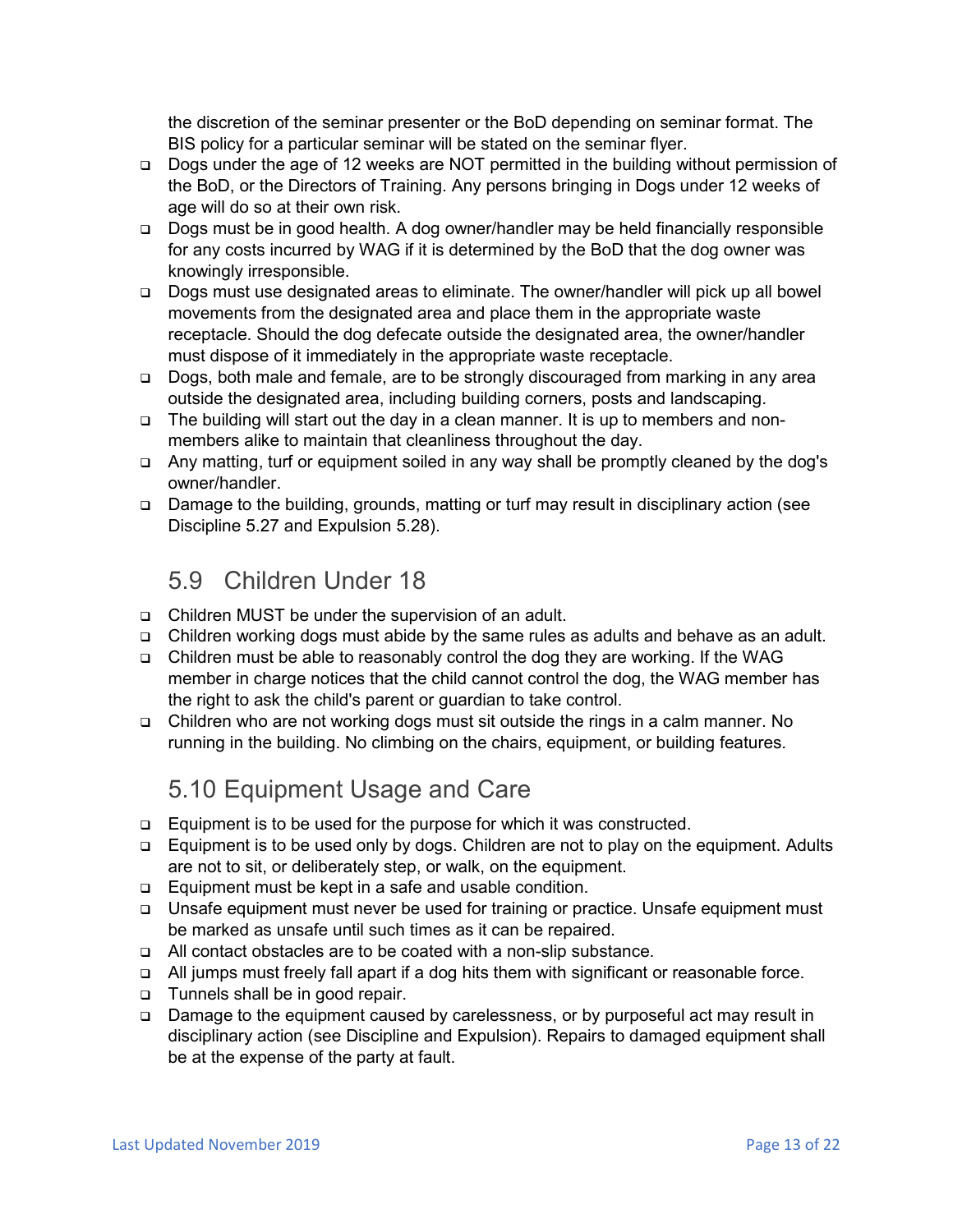# 5.11 Non-Sufficient Funds (NSF) Checks

<span id="page-13-0"></span>There will be a \$20 NSF charge in addition to whatever bank fees are incurred for individuals giving bad checks in payment for WAG activities. The \$20 fee is for the first offense. The second offense will incur another \$20 fee plus the requirement that all payments to WAG be made in cash for 6 months following.

# 5.12 Refunds

#### <span id="page-13-1"></span>Class refund policy is:

If a new student cancels before the first class in a session, the session fee is fully refunded. Once the session starts there are no refunds. Payment is for an entire session; any missed classes during that session will not be refunded and may not be made up. If a bitch comes into season during a class session and the owner chooses not to attend class with their BIS, or if WAG cancels a class for any reason, a class credit card will be issued for each class missed. Each class credit card may be exchanged for one hour of free class in a subsequent session. Class credit cards expire 6 months after the issue date.

#### Trial refund policy is:

After the trial closing date, entry fees less any applicable fees as agreed to by the board (such as judge's fees or organizational fees) will be refunded for bitches in season and injured dogs (a signed statement from a veterinarian must be received by the Trial Secretary on or before the day of the trial). No entry fee will be refunded if the trial cannot open or be completed by reason of riots, civil disturbances, fire, an act of God, public emergency, act of a public enemy, or any other cause beyond the control of the organizing committee.

#### Health Screening and other special event refund policy is:

Any cancellation notification received prior to the closing date will receive a refund less a \$5 administrative fee per exam. No refunds will be granted after the closing date.

# 5.13 Reimbursement for Expenditures

<span id="page-13-2"></span>Purchases approved by one of the following methods are the only ones that will be reimbursed. Before making a purchase, members expecting WAG reimbursement must:

- 1) Complete the reimbursement form and have it signed by either a trial chair, committee chair, or board member. When complete, return the form with receipts attached to the Treasurer.
- 2) Routine and ordinary purchases for supplies and repairs that have been pre-approved do not need additional consideration.

## 5.14 Parties

<span id="page-13-3"></span>Parties may be given at WAG for WAG members by WAG members.

Parties that take place during class are specifically for the students in that class and must have the instructor's permission.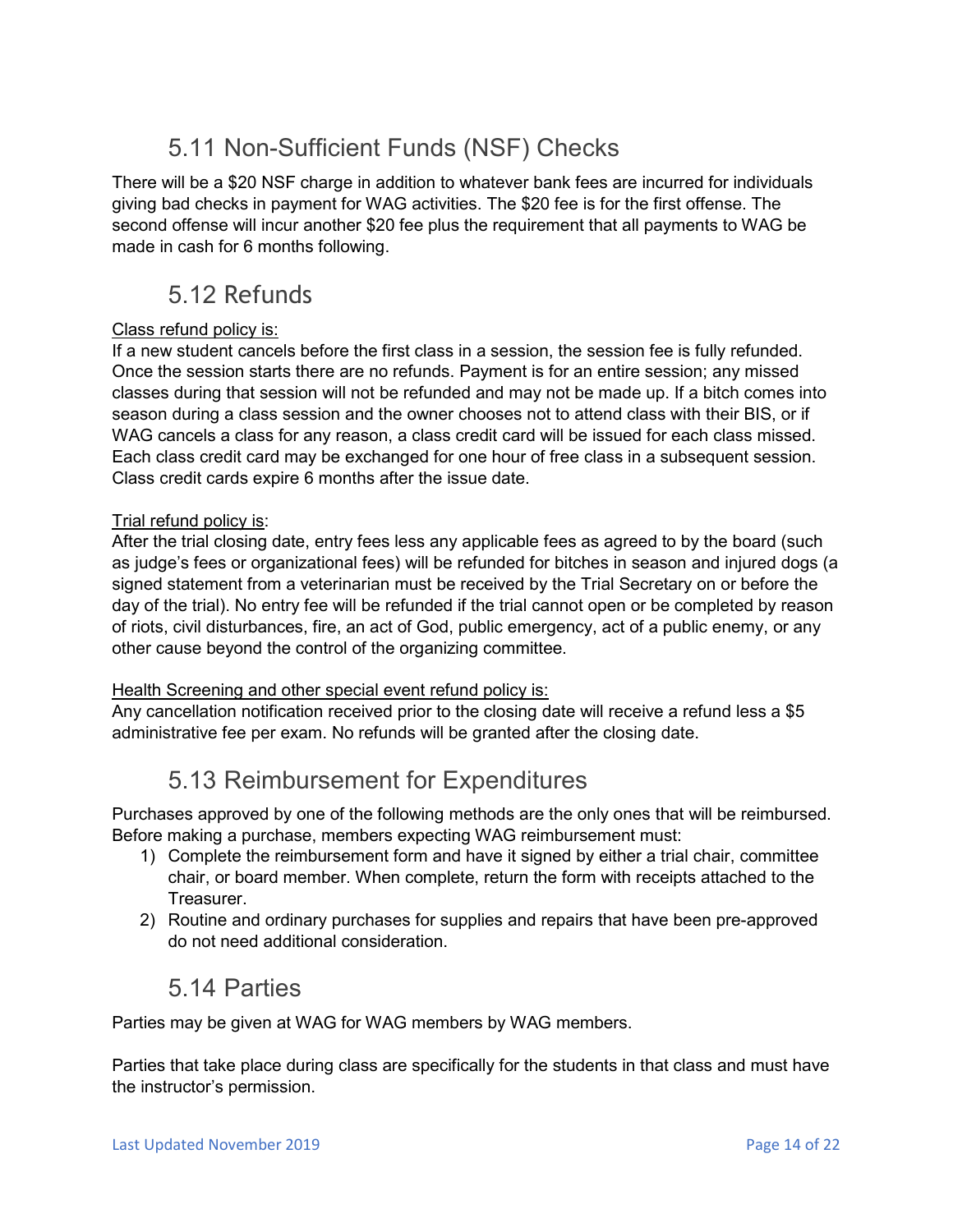Parties that take place at other times must have the approval of the BoD. Once BoD approval is granted, arrangements must be made with the Ring Rental Chair to reserve the building for the party. The WAG hosts of the party are responsible for making sure the building is returned to its original condition.

This policy is not intended to turn the building into a banquet hall or other such facility whereby persons who are not WAG members would be allowed to attend parties. Liability concerns preclude such use of the building.

Special circumstances must be brought to the attention of the BoD at the time the request is made.

# 5.15 Ring Rental

<span id="page-14-0"></span>The ring rental fees are as follows:

No ring watcher needed

- Turf Ring \$20/Hour
- Large Mat Ring \$10/Hour
- Obedience Ring \$5/Hour

#### Ring watcher needed

- Turf Ring \$30/Hour
- Large Mat Ring \$20/Hour
- Obedience Ring \$10/Hour

Additional \$5 per hour per person for each non-member.

- Payment is expected at the time of rental. The renter name and time and date of the rental should be written on the provided envelope, payment inserted into the envelope, and the envelope placed in the ring rental fee drop box. Renters may pay up to 14 days in advance for future rental times. Dates/times for which advance payment is made should be marked on the envelope at the time of payment.
- □ Cash, checks, WAG Bucks or member/instructor/worker cards may be used as payment. Members must pay a minimum of 50% in cash. Any cash payment less than \$1 must be rounded up to the next full dollar. Overpayment will not be refunded and is forfeited, unless used for additional ring rental within 14 days of the first ring rental.
- No fee shall be charged for ring rentals for WAG tasks (such as course building). The purpose of the task rental time must be marked on the rental calendar, otherwise the ring rental fee will be due.
- □ The hour before and after each class or block of classes will be reserved as instructor time, to be used for class set-up/clean-up, class planning, and instructor training time. No ring rental fee is due for this time.
- All persons using a ring must annually sign a WAG Agility Training & Ring Rental Application form prior to using the ring. Ring Rental Coordinator will inform Ring Watcher when a renter needs to complete the WAG Agility Training & Ring Rental Application form.
- $\Box$  No person expelled from the property may rent the ring or practice with someone else who is renting the ring.
- $\Box$  Ring rental is to be used by one or more person(s) to train their dog(s).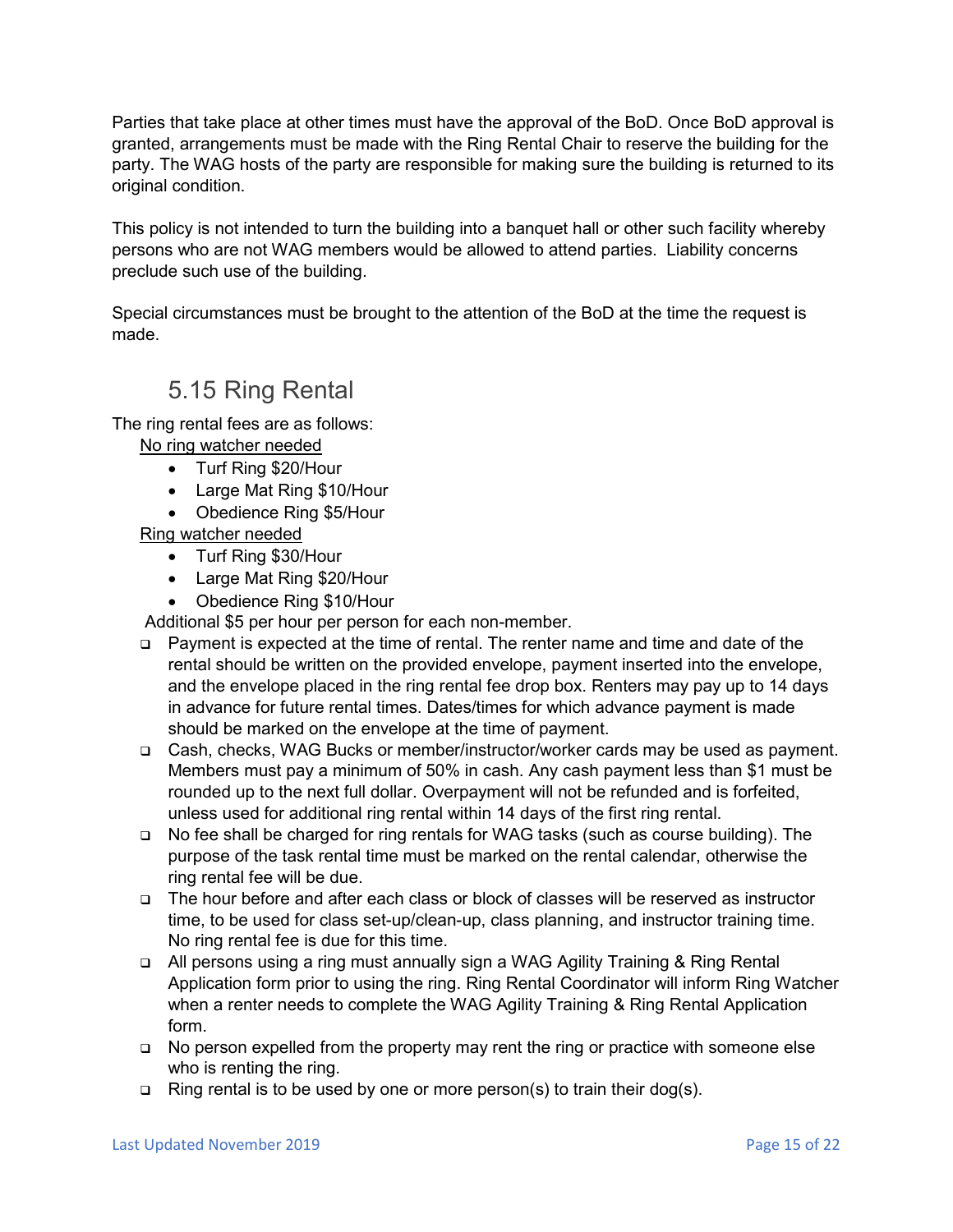- Only a member, who is a qualified WAG instructor, may hold private lessons during ring rental time. A lesson is defined as 3 or fewer students. More than 3 students is considered a class and must follow the requirements for holding a class.
- Ring rental time is reserved in advance in time slots of 1/2 hour.
- Reservations should be made as far in advance as possible. A minimum of three (3) business days is requested to allow time for a ring watcher to be recruited.
- Renters must be prompt in arriving and departing. Late arrivals will be charged for the entire rental time and must leave when the reservation expires.
- $\Box$  Reservations can be made for ring rental up to three (3) months in advance from the date the request is received.
- All members in good standing who have completed training on rental policies and procedures and on use of the building may rent without a watcher present. The door code will be provided upon completion of the required training. All other renters must have a watcher present.
- Cancelations: Cancellations should be communicated before their ring time to the ring rental email address, membership list, and student list in order to allow for others to request the time. The ring rental coordinator will acknowledge all cancellations; it is the renter's responsibility to ensure that the ring rental coordinator has received the cancellation request. The entire ring rental fee will be owed if cancellation is not received before the reserved ring time.
- □ No-Shows: The ring watcher is obligated to wait 15 minutes for a late-arriving renter. After that time, the renter is considered a no-show. WAG has the right to charge the noshow renter the entire rental fee, which must be paid before the no-show renter reserves the ring again. No-Show Watcher: If the assigned ring watcher fails to meet the renter to permit access to the building, the renter is entitled to a free rental some other time. If the watcher is late in arriving, the renter will either receive a discounted rental fee or, if the ring is available after the reserved time, the renter may continue to use the ring for a time equal to the watcher's tardiness.
- No equipment can be moved in the turf ring. The A-frame, dog walk and teeter may NOT be moved in the mat ring.
- Tables, tunnels, weaves and jumps may be moved on the blue mat ring to suit the renter's needs, taking care not to drag equipment across the mats. In consideration of the people renting in subsequent time slots, equipment removed from the course or moved should be replaced in its original location.
- Anyone abusing the equipment will be asked to leave the premises. Rental fees will not be refunded.
- Any and all ring usage, whether paid or free, cleaning, seminars or meeting, must be reserved in advance.
- □ Unauthorized use of the building or equipment may result in Discipline and/or Expulsion.

# 5.16 Ring Watcher Qualifications

<span id="page-15-0"></span>Only members in good standing will be allowed to be ring watchers. If a watcher falls out of good standing, his/her duties and privileges will be suspended until he/she is again a member in good standing.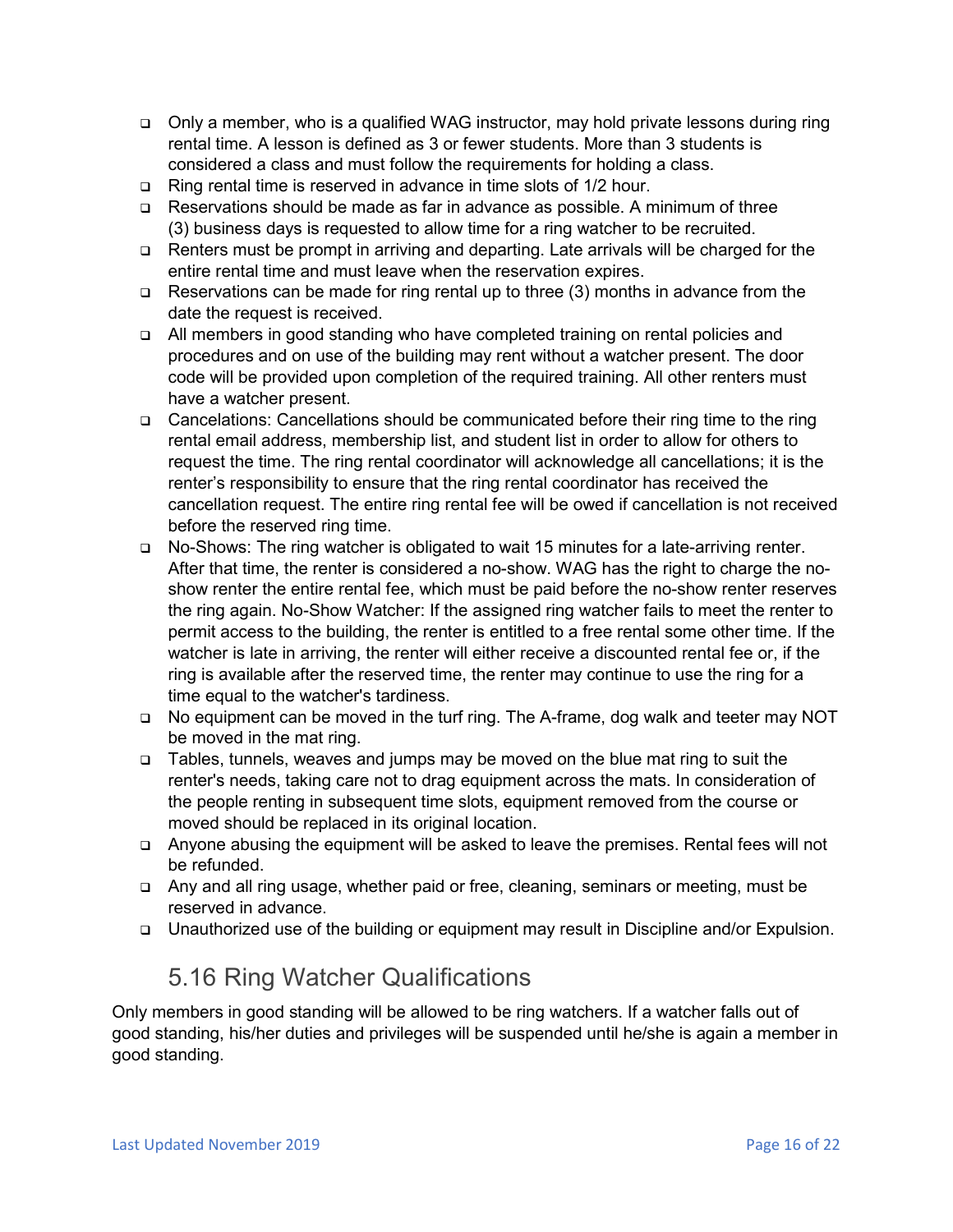A watcher must complete training in rental policies and procedures, aggression, and instruction on use of the building.

A watcher must be approved by a majority of the members of the ring rental committee.

# 5.17 Ring Watcher Compensation

<span id="page-16-0"></span>A ring watcher will receive free ring rental time equivalent to the time spent watching, to be used before or after watching. Free ring time must be used within 14 days.

The watcher has the option of not using the free ring time or instead, taking work credit for the equivalent time of watching.

A ring watcher has the option to train during the time spent watching for the ring renter(s), if this is agreed to by the ring renter(s). If a ring watcher wishes to train with renters during any portion of their ring watching time, the watcher will not pay a fee for the time spent training and will not receive work hours for that time. Increments of time less than 30 minutes will be rounded up to the next full half hour.

# 5.18 Ring Watcher Instructions

- <span id="page-16-1"></span>1) Turn on the lights and open the door for the ring renter.
- 2) Collect rental fees from renters before they use equipment and place the payment in an envelope in the ring rental payment drop box. Write the time, date, and name of the renter on the envelope. See Fees above.
- 3) Watch ring renters
- 4) Turn off lights if you are the last rental of the day.
- 5) Ensure all doors are locked.
- 6) Abuse of equipment cannot be tolerated. Ask renters to stop their abusive behavior. If it continues, they must leave the premises. No refund of rental fees.

If it appears that someone is giving private lessons (more than just giving advice or helping a friend overcome a training problem), please speak to the Ring Rental Chairman about it. Do not confront the renters with an accusation.

WAG Policies and Procedures require that you wait 15 minutes for a late-arriving renter. If the renter telephones that he/she will be late, the watcher may wait as a courtesy, but the renter must leave when the reservation expires and pay for the entire rental period. These conditions should be explained to the late-arriving/telephoning renter.

If the renter is a no-show, he/she is still obligated to pay the entire rental fee.

## 5.19 Records

<span id="page-16-2"></span>WAG shall maintain a WAG Agility Training & Ring Rental Application on every dog that is admitted to a training class for 1 year. Records may also contain (but are not limited to) incident reports on aggressive behavior.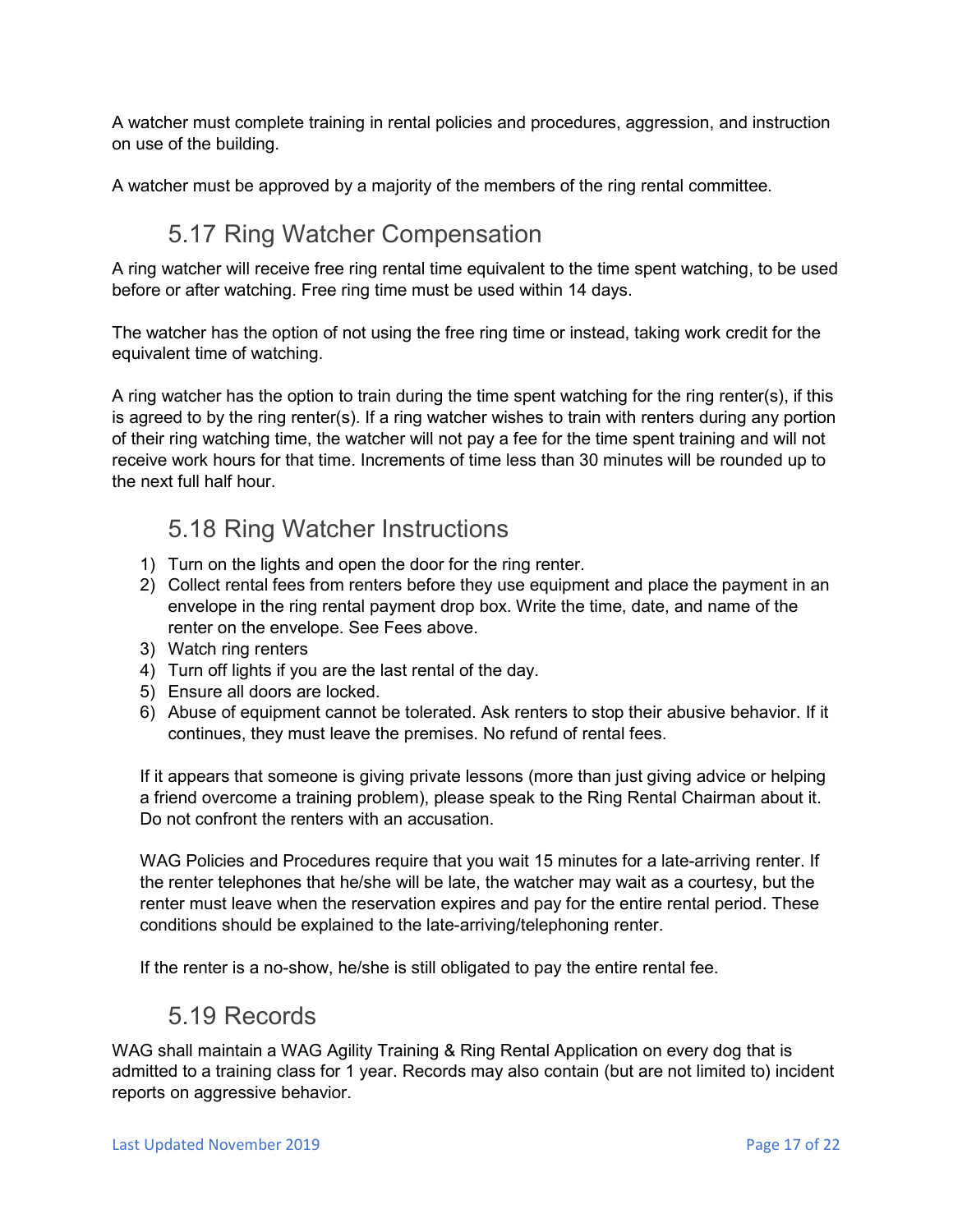# 5.20 Training Classes

<span id="page-17-0"></span>The following policies apply to all training classes. Specific classes, course outlines, and class prerequisites can be found on the WAG website.

#### Members vs. Non-members

- Members receive the right to sign up for classes before classes are opened to the general public.
- There shall be two separate fees, one for members and one for non-members. The BoD has the authority to set fees.
- Class fees are determined by the handler's membership status.

#### Pre-class Requirements

- Full payment is required on the 1st day of class.
- Any students not paid after the second class will not be allowed to participate.
- No person expelled from the property may participate in classes.
- Dogs and owners must meet all class specific prerequisites.

## 5.21 Instructors

- <span id="page-17-1"></span> Instructors must be approved by the BoD and given instructor status. The Board may determine that instructors attain levels of proficiency to be able to teach at the higher levels. Approval by the BoD of instructor status must be recorded in the meeting minutes.
- Instructors may ask members in good standing to assist with classes.
- Members who have not been given instructor status may not teach a class.
- $\Box$  Instructors must be members in good standing.
- An instructor may be removed from instructor status as a result of violation of the policies and procedures, and with agreement of a majority of the entire BoD (> 50% of the Board of Directors). Such action must be recorded in the meeting minutes and in the instructor's file.
- The hour before and after each class or block of classes will be reserved for instructor use for class set-up/clean-up, class planning, and training. No ring rental fee is due for this time.

## 5.22 Instructor Compensation

<span id="page-17-3"></span><span id="page-17-2"></span>See Instructor Handbook

## 5.23 Class Session

- Instructors are in charge. Any student, be they member or public, must comply with the instructors.
- Students are to be respectful of the instructor and the other students (see Code of Conduct).
- □ Unruly dogs may be asked to leave.
- If a class session is full, up to two additional students may be added to the roster as an alternate. Should a regular class member be absent, the alternate may participate in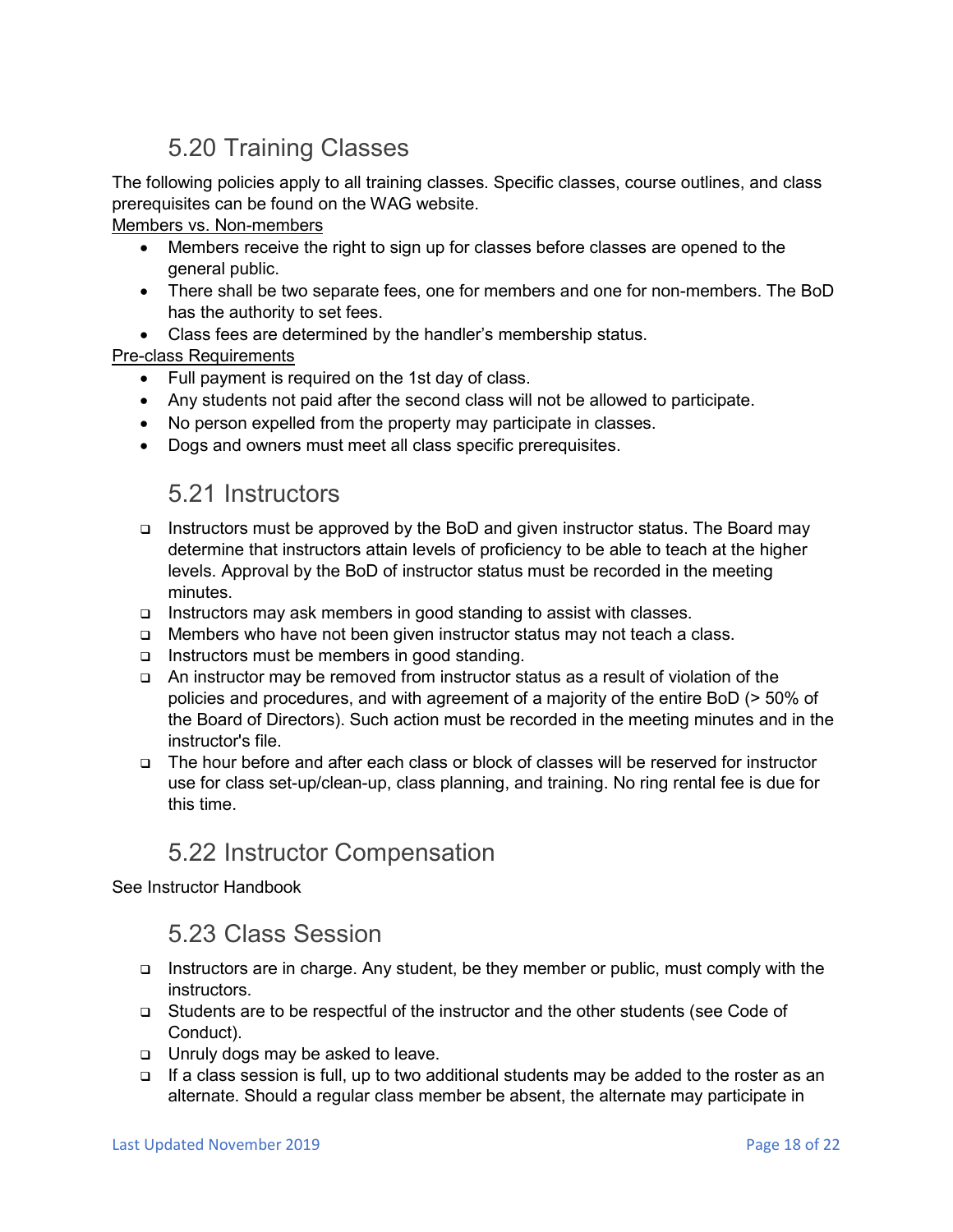class and pay a per-night-fee. If the regular class member arrives late, the alternate will have to leave class, but their fee will be refunded.

# 5.24 Class Drop-in Policy

<span id="page-18-0"></span>WAG students who have been in a class within two sessions of the current session can "drop in" on Level 2 or higher classes that are not full as of the last day of registration (or later for midsession drop outs/pulls). No drop-ins are allowed for Level 1 agility and Puppy or for any nonagility classes (unless otherwise specified).

Drop-ins are allowed up to the number of open spots.

Openings will be announced by the class registrar on the WAG member and WAG student lists at the start of each session. For spots becoming available mid-session, the class instructor or registrar will announce the openings as soon as they become available.

Students must contact the instructor to confirm the open spot and get the instructor's approval to attend. Drop-in spots may be reserved up to one week ahead of time; requests should be made at least 24 hours in advance to allow the instructor sufficient time to respond.

Dogs may only attend a class level that they have previously attended or been approved for. "Approved for" means the dog is eligible for that level based on requirements in the class move up policy. NO special exceptions or "emergency evaluations" will be made for drop-in spots. If there is any question of eligibility, the instructor of the class with the drop-in opening has final say in who is eligible for the spot.

# 5.25 Non-Session Classes

- <span id="page-18-1"></span> The intent is to provide additional class offerings to students and members at days or times that don't work well for a regular weekly class, and to provide an opportunity for special topic classes that may not fit a typical session-length class format.
- Registration and payment are for one day of class at a time. Fees shall be paid to WAG and shall be the same as the current hourly rate for regular session classes unless otherwise requested by the instructor due to a special class format. Class credit cards, WAG bucks, worker cards, and instructor cards may be used as payment, but no refunds will be made for overpayment. Cash payment must be exact change as WAG may not have the capability to make change.
- Persons wishing to teach a non-session class must contact the Board and Director of Training for approval and provide the following information: date(s) and time(s) being requested, class level(s), and who will be teaching. If the class is a special topic class, a different format than normal classes, or anything other than a typical Level 2, Level 3, etc. class, additional details must be provided regarding topic, pre- requisites, class limits, and class fee. Member fees must be discounted compared to non-member fees.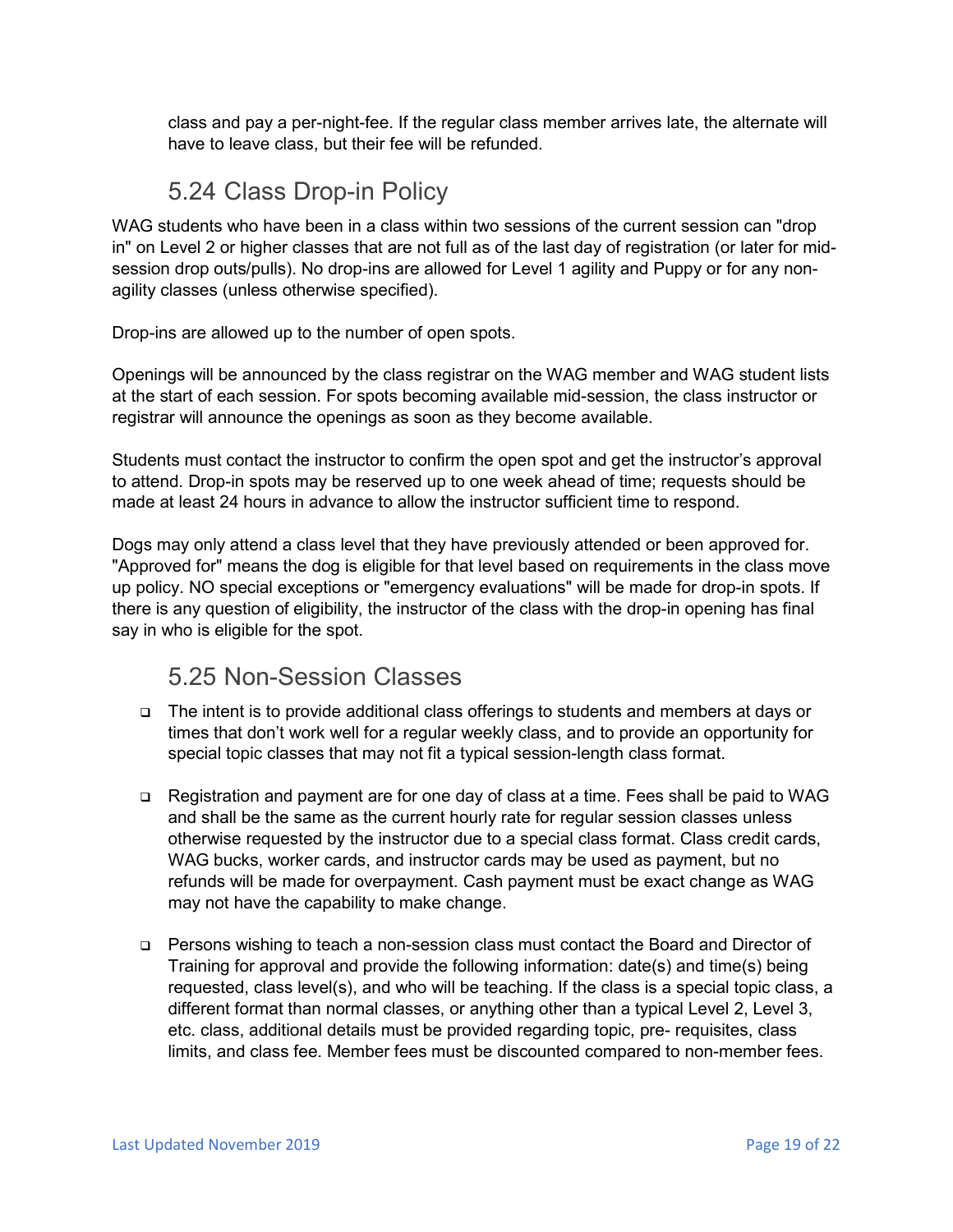- Non-instructor members may request to teach a class but must provide evidence of sufficient experience (prior teaching experience and/or trial accomplishments) for the topic or level being requested. An approved WAG instructor must be present during the class. Non-instructors can record work hours for time spent teaching a non-session class. Approved WAG instructors can record the time on the substitute teacher log in the office and will receive the same credit as subbing for regular classes.
- After the board has approved the request, the class offering may be announced. The instructor(s) of the class are responsible for announcing the class, enrolling students, confirming pre-requisites are met, and managing wait lists if needed. The session class registrar is not obligated to handle non-session classes. Normal registration windows do not apply, although members should be given priority of sign up during the first 24 hours of enrollment.
- On the day of class, the instructor or designated individual will collect the class fees and record attendance for the class. Class fees should be placed in an envelope marked as 'non-session class' and the date, and the envelope placed in the treasury drop box in the office. After the class, the instructor must submit a report to the board confirming that the class was conducted and summarizing how many attended and number of members and non-members.
- No-shows without 24 hours prior notification will still owe WAG the class fee and should be notified of this rule in their registration confirmation. Failure to pay the fee for a noshow class may result in membership not-in-good-standing for members and requiring payment of the fee with the next class registration or ring rental for members and nonmembers.
- Anything moved for a non-session class must be put back in its original location after class. This includes cones, ring gates, and equipment.
- A minimum of 3 students per instructor must be enrolled to hold the class and receive credit for teaching. If fewer than 3 students per instructor enroll, the class should be cancelled, or an approved WAG instructor has the option to convert it to private lessons or group ring rental, or to still hold the class with fees payable to WAG, but without receiving teaching credit.

## 5.26 Seminars

<span id="page-19-0"></span>Any member can present a proposal to the board to bring in someone for a seminar. Once a member has presented the proposal, the member and presenter must choose a date when the building and associated equipment is available. Check the appropriate WAG calendar. Send seminar information to the board for approval. Email ringrental@wagagility.com and request a hold on the dates.

Write up a simple proposal to send to the board at the public address - WAG Board@wagagility.com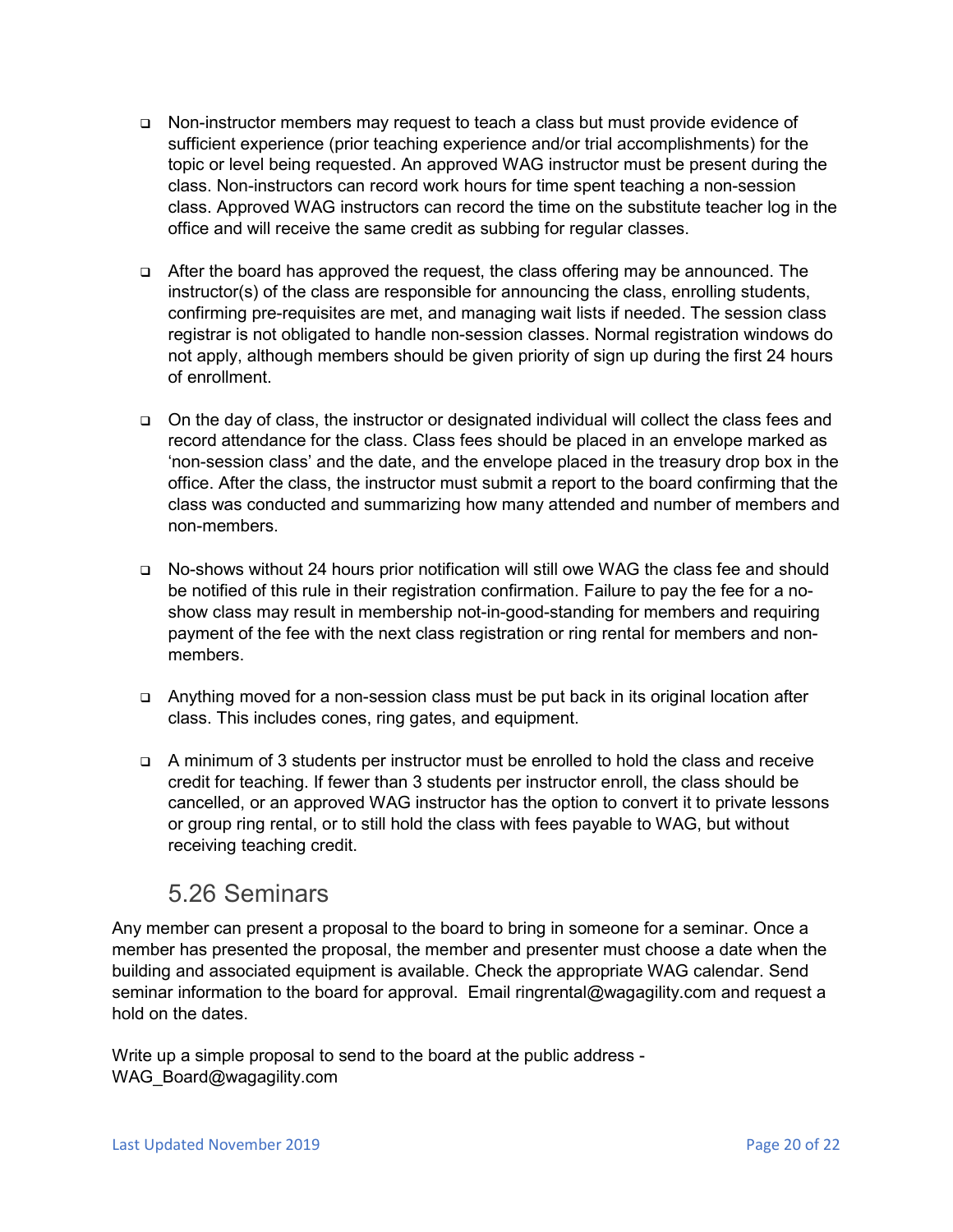The proposal needs to include the following:

- Seminar type (agility, tricks, obedience, nosework, etc.)
- Presenter name and if possible a link to their bio
- Dates of the seminar
- □ How many working spots
- □ How many auditing spots
- **D** Pricing:
	- o Presenter fee
	- o Cost of working spot
	- o Cost of auditing spot

When approved, confirm with the presenter and determine topics that would be presented each day. Determine if a contract must be signed. Provide information to the seminar coordinator who will handle the logistics of the seminar from this point forward

## 5.27 Discipline

<span id="page-20-0"></span>WAG is a club and the intent is for people and dogs to learn dog sports and have a sense of camaraderie while having fun. As a club, it is desirous to have an environment where people support each other. However, there are times when incidents occur that can destroy that environment.

It is the obligation of the membership to document flagrant violations of policy. The documentation shall be deemed an incident report. The incident report shall be forwarded to the BoD. The BoD will make immediate determination if a special meeting is necessary.

A first-time incident, in which the BoD concurs that WAG policy and procedures were violated, will result in a verbal warning.

The second incident of the same nature, or multiple incidents for any reason, with which the BoD concurs that WAG policy and procedures were violated will result in a written warning to be presented to the owner/handler and countersigned by the owner/handler.

The third incident of the same nature, or multiple incidents for any reason, with which the BoD concurs that WAG policy and procedures were violated may result in expulsion of either the dog, or the owner/handler. Should the BoD vote for leniency on the third offense, the BoD must present the owner/handler with a written warning.

All written warnings must be counter-signed by the owner/handler.

# 5.28 Expulsion

<span id="page-20-1"></span>Expulsion requires the BoD have a special meeting to determine only this topic. A quorum for an Expulsion meeting must be at least 50% of the BoD.

A vote for expulsion requires a unanimous vote by the BoD present at the special meeting.